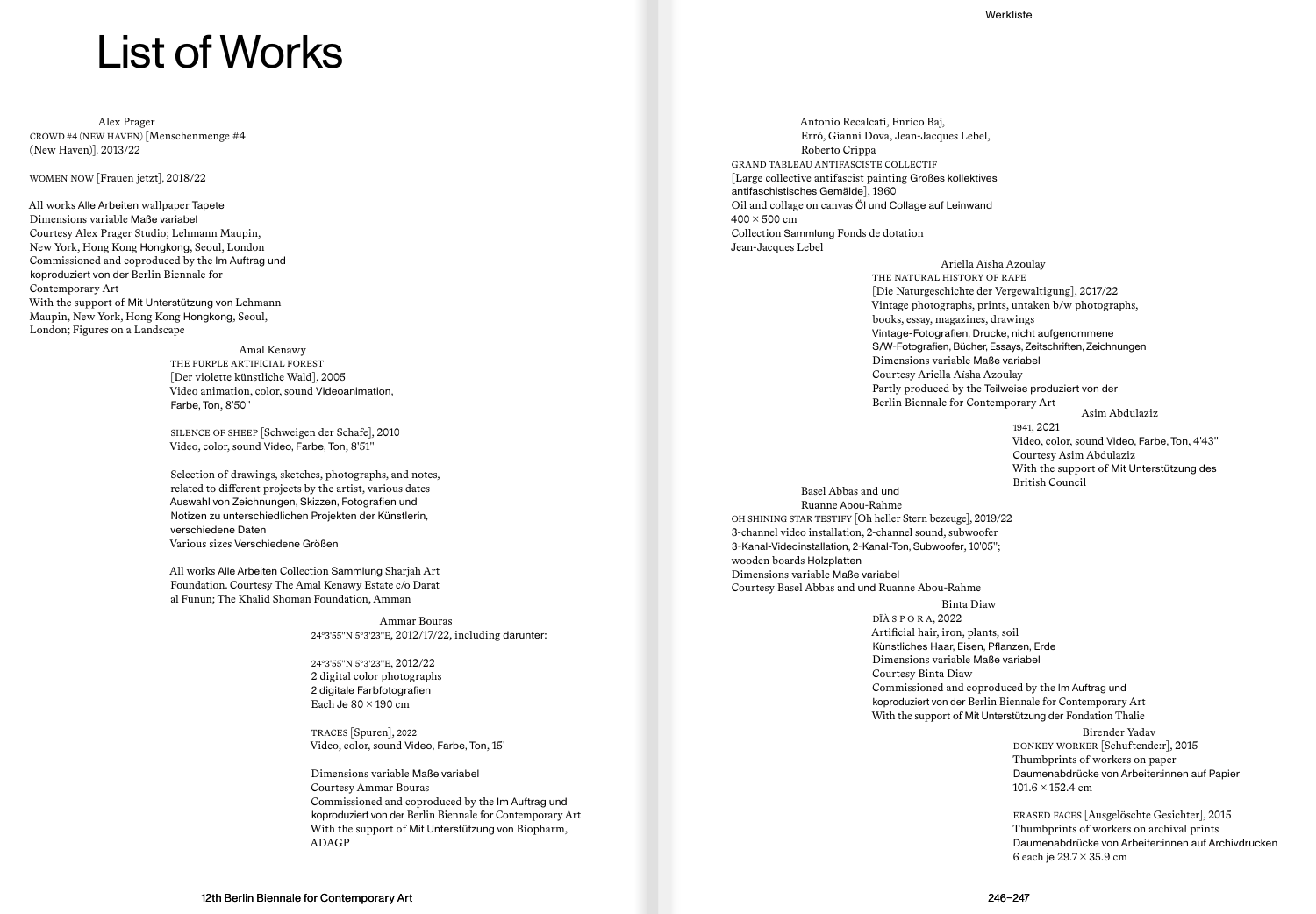WALKING ON THE ROOF OF HELL [Auf dem Dach der Hölle gehen], 2016 Khadau sandals, archival prints Khadau-Sandalen, Drucke auf Archivpapier 10 prints each 10 Drucke je  $21 \times 29.7$  cm

All works Alle Arbeiten courtesy Birender Yadav

Calida Garcia Rawles A PROMISE [Ein Versprechen], 2020 Acrylic on canvas Acryl auf Leinwand  $121.9 \times 182.9$  cm Collection Sammlung George and Azita Fatheree

GUARDIAN [Wächter:in], 2020 Acrylic on canvas Acryl auf Leinwand  $248.3 \times 121.9$  cm Collection Sammlung Beth Rudin DeWoody

NEW DAY COMING [Ein neuer Tag bricht an], 2020 Acrylic on canvas Acryl auf Leinwand  $121.9 \times 304.8$  cm Ovitz Family Collection, Los Angeles

DARK MATTER [Dunkle Materie], 2021 Acrylic on canvas Acryl auf Leinwand 137.2 × 137.2 cm Collection Sammlung Suzanne McFayden

HIGH TIDE, HEAVY ARMOR [Hohe Flut, schwere Rüstung], 2021 Acrylic on canvas Acryl auf Leinwand 182.9 × 152.4 cm Collection Sammlung Carl Kawaja

All works Alle Arbeiten courtesy Lehmann Maupin, New York, Hong Kong Hongkong, Seoul, London; Various Small Fires, Los Angeles, Seoul With the support of Mit der Unterstützung von Lehmann Maupin, New York, Hong Kong Hongkong, Seoul, London; Various Small Fires, Los Angeles, Seoul

> Christine Safatly From the series Aus der Serie THERE IS NO DIFFERENCE BETWEEN KETCHUP AND RIPE TOMATOES [Es gibt keinen Unterschied zwischen Ketchup und reifen Tomaten], 2019–20:

PIECE 1 [Stück 1], 2019 Fabric pierced with nails and pins Mit Nägeln und Nadeln durchbohrter Stoff 74 × 24 × 12 cm

PIECE 2 [Stück 2], 2019 Fabric pierced with wires Mit Drähten durchbohrter Stoff  $145 \times 15 \times 9$  cm

UNKNOWN BODY [Unbekannter Körper], 2020 Charcoal on canvas Kohle auf Leinwand 130 × 190 cm

All works Alle Arbeiten courtesy Christine Safatly With the support of Mit Unterstützung von Ashkal Alwan – The Lebanese Association for Plastic Arts

Clément Cogitore LASCAUX, 2017 16mm film, color, loop 16-mm-Film, Farbe, Loop, 45′′

LES INDES GALANTES [The Amorous Indies Das galante Indien], 2017 HD video, color, sound HD-Video, Farbe, Ton, 5′26′′

All works Alle Arbeiten courtesy Clément Cogitore; Chantal Crousel Consulting; Galerie Reinhard Hauff, Stuttgart With the support of Mit Unterstützung von ministère de la Culture, France; ADAGP; Institut français

DAAR – Sandi Hilal and und Alessandro Petti ENTE DI DECOLONIZZAZIONE (ENTITY OF DECOLONIZATION) – BORGO RIZZA [Dekolonisierungsstelle – Borgo Rizza], 2022 Wood, plaster, plexiglass Holz, Gips, Plexiglas  $350 \times 600 \times 45$  cm Courtesy DAAR – Sandi Hilal and und Alessandro Petti Cocommissioned and coproduced by the Gemeinsam in Auftrag gegeben und produziert von der Berlin Biennale for Contemporary Art; La Loge, Brussels Brüssel; Madre Museum, Naples Neapel With the support of Mit Unterstützung vom Italian Council (10th Edition 2021) program to promote Italian contemporary art in the world by the Directorate-General for Contemporary Creativity for the Italian Ministry of Culture

> Dana Levy ERASING THE GREEN [Die Auslöschung des Grüns], 2021/22 Color prints Farbdrucke; video, color, sound Video, Farbe, Ton, 14′16′′ Dimensions variable Maße variabel Courtesy Dana Levy, Braverman Gallery Tel Aviv Coproduced by the Koproduziert von der Berlin Biennale for Contemporary Art With the support of Mit Unterstützung von Artis An earlier version of the work was conceived and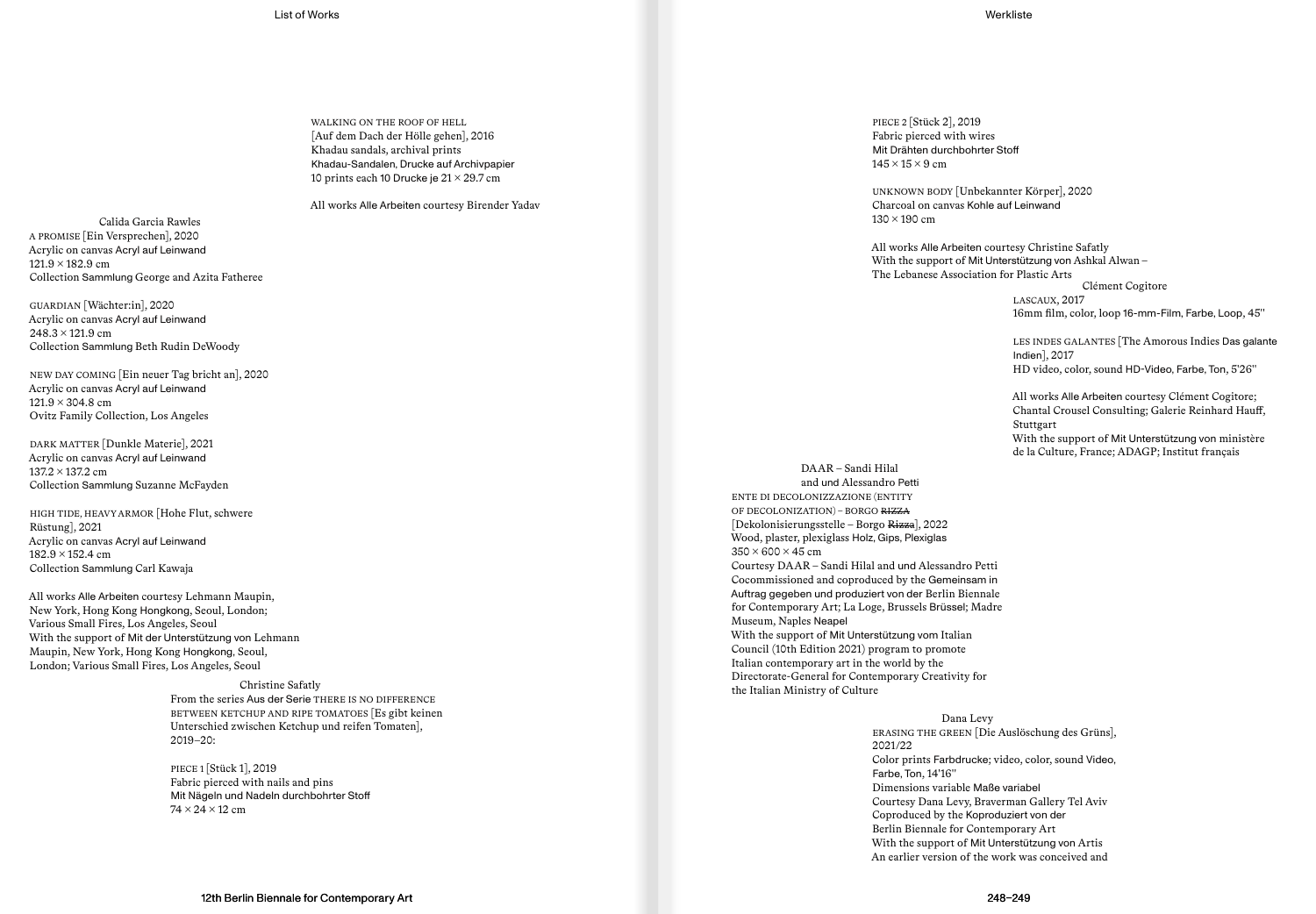## List of Works Werkliste

produced for the exhibition Eine frühere Version der Arbeit wurde konzipiert und produziert für die Ausstellung DISSENSUS: LEGISLATION, PLANNING, ARCHITECTURE (2021), Tel Aviv Museum of Art

HISTORY LESSONS [Geschichtsunterricht], 2022 50" LED screen with 77 antique magic lantern slides mounted on the screen; video, loop 50-Zoll-LED-Bildschirm mit 77 antiken Laterna Magica-Dias auf der Bildschirmoberfläche; Video, Loop, 4′  $110.7 \times 62.2 \times 6.6$  cm Courtesy Dana Levy, Braverman Gallery Tel Aviv With the support of Mit Unterstützung der Braverman

Gallery Tel Aviv Đào Châu Hả<sup>i</sup> BALLAD OF THE EAST SEA [Die Ballade vom Ostchinesischen Meer], 2022 CNC cut steel plates CNC-gefräste Stahlplatten 150 × 700 × 400 cm Courtesy Đào Châu H ả i Commissioned and produced by the Im Auftrag und produziert von der Berlin Biennale for Contemporary Art

> David Chavalarias SHIFTING COLLECTIVES [Dynamiken von Kollektiven], 2022, including darunter :

LISTEN TO POLITICS [Höre Politik zu], 2022 Video animation, color, sound Videoanimation, Farbe, Ton, 10′

POLITICAL STREAMS [Politische Strömungen], 2022 Print Druck Dimensions variable Maße variabel In collaboration with In Zusammenarbeit mit Victor Chomel and und Maziyar Panahi (CNRS/ISC-PIF)

Courtesy David Chavalarias Commissioned and coproduced by the Im Auftrag und koproduziert von der Berlin Biennale for Contemporary Art With the support of Mit Unterstützung von ministère de la Culture, France; Institut français With thanks to Mit Dank an CNRS/ISC-PIF and its platform und dessen Plattform MULTIVAC/POLITOSCOPE

> Deneth Piumakshi Veda Arachchige From the series Aus der Serie 136 YEARS AGO & NOW [136 Jahre vorher & heute], 2019–22:

ANGLO-ARABE MAN, ERAVUR, BATTICALOA, SRI LANKA, 2019

COASTAL VEDDA MAN, BATTICALOA, SRI LANKA, 2019 JAKOBA – TAMIL WOMAN LOWER CASTE (FISHERMAN CASTE), BATTICALOA, SRI LANKA, 2019 KANAWADIARU – COASTAL VEDDA MAN, BATTICALOA, SRI LANKA, 2019 KANDI – VEDDA WOMAN, WEWATTE, WEST BINTENNA, SRI LANKA, 2019 KANNAWATI – TAMIL MAN OF MUKKUVARS-CASTE (SUTRAS), KANNANKUDAH, BATTICALOA, SRI LANKA, 2019

MARIATTE – TAMIL WOMAN LOWER CASTE (FISHER CASTE), BATTICALOA, SRI LANKA, 2019 PAUL SARASIN – LAKE HORABORA, MAHIYANGANAYA, SRI LANKA, 2019 PEREMAN – COASTAL VEDDA MAN, KALUWANGKERNY, BATTICALOA, SRI LANKA, 2019 SINNA TAMBI – UPPER CASTE TAMIL MAN (FISHERMAN CASTE-SUTHRA), NAVATKUDAH, BATTICALOA, SRI LANKA, 2019 SINNI – COASTAL VEDDA WOMAN, VANDALOUSE-BAY, NORTH OF BATTICALOA, SRI LANKA, 2019 TAMIL MAN, BATTICALOA, SRI LANKA, 2019 TAMIL WOMAN UPPER CASTE (VELLALAR CASTE), AMPARA, SRI LANKA, 2019 TUTI – VEDDA WOMAN, DANIGALA-NILGALA (WELLASSE), SRI LANKA, 2019 VEDDA WOMEN WITH A CHILD, NILGALA, SRI LANKA, 2019 VEDDA WOMAN WITH A CHILD, NILGALA, SRI LANKA, 2019 VEDDA YOUTH, DAMBANA, SRI LANKA, 2019 17 b/w and color prints 17 S/W- und Farbdrucke Each Je  $40 \times 60$  cm

VOICES FROM THE ARCHIVES [Stimmen aus den Archiven], 2019–22 4 videos, color, sound 4 Videos, Farbe, Ton, each between je zwischen 10–16′

All works from the series 136 YEARS AGO & NOW coproduced by the Alle Arbeiten der 136 YEARS AGO & NOW-Serie koproduziert von der Berlin Biennale for Contemporary Art

SELF-PORTRAIT AS RESTITUTION – FROM A FEMINIST POINT OF VIEW [Selbstporträt als Restitution – aus feministischer Sicht], 2020

3D SLA-print of the artist's body, real hair wig made to the length of the artist's hair, glass eyeballs exactly matching the color of the artist's eye, text on the body (original German text describing the skin color categorization used in the past) and exact replica of Adivasi Patabanda's skull that was removed by Paul and Fritz Sarasin in 1883 3D-SLA-Druck des Körpers der Künstlerin, Echthaarperücke in ihrer Haarlänge, Glasaugen in ihrer Augenfarbe, Text auf dem Körper (exakter deutscher Text der in der Vergangenheit vorgenommenen Hautfarbenkategorisierung), exakte Nachbildung des Schädels des Adivasi Patabanda, der 1883 von Paul und Fritz Sarasin entwendet wurde

 $150 \times 40 \times 42$  cm

LETTERS FROM THE PAST [Briefe aus der Vergangenheit], 2022

Reproduction of archival and official documents Reproduktionen von Archivdokumenten und offizieller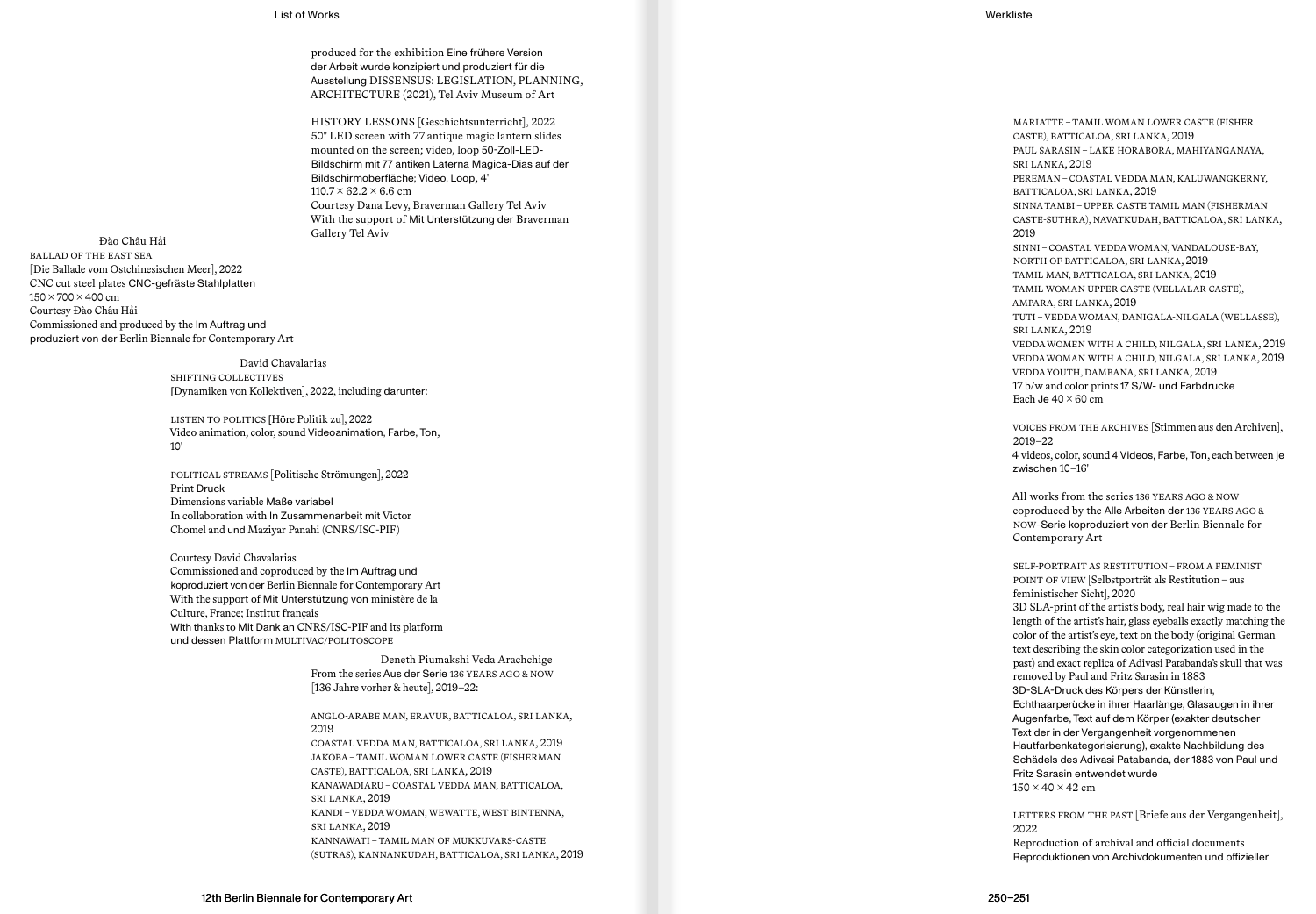List of Works Werkliste

Dokumente Various sizes Verschiedene Größen Coproduced by the Koproduziert von der Berlin Biennale for Contemporary Art

All works Alle Arbeiten courtesy Deneth Piumakshi Veda Arachchige With the support of Mit Unterstützung von ministère de la Culture, France; ADAGP; Institut français

Driss Ouadahi CARCASSE (HEIMAT) [Carcasse (Home)], 2005 Oil on canvas Öl auf Leinwand  $200 \times 240$  cm Courtesy Driss Ouadahi

NÉON [Neon], 2016 Oil on canvas, diptych Öl auf Leinwand, Diptychon Overall dimensions Gesamtmaße 200 × 300 cm Each Je  $200 \times 150$  cm Courtesy Hosfelt Gallery, San Francisco

AEROHABITAT, 2022 Oil on canvas Öl auf Leinwand  $200 \times 240$  cm Courtesy Driss Ouadahi

Dubréus Lhérisson Untitled Ohne Titel, ca um 2015 Mixed media; skull, sequins Verschiedene Materialien; Schädel, Pailletten  $19 \times 12 \times 17$  cm

Untitled Ohne Titel, ca um 2015 Mixed media; skull, sequins Verschiedene Materialien; Schädel, Pailletten  $16 \times 12 \times 22$  cm

Untitled Ohne Titel, ca um 2015 Mixed media; skull, sequins Verschiedene Materialien; Schädel, Pailletten  $25 \times 12 \times 20$  cm

Untitled Ohne Titel, ca um 2015 Mixed media; skull, sequins Verschiedene Materialien; Schädel, Pailletten  $18 \times 13 \times 22$  cm

Untitled Ohne Titel, ca um 2015 Mixed media; skull, sequins Verschiedene Materialien; Schädel, Pailletten  $26 \times 12 \times 20$  cm

All works Alle Arbeiten courtesy Espace Lally

Elske Rosenfeld From the series Aus der Serie ARCHIVE OF GESTURES [Archiv der Gesten], 2012–22:

CIRCLING (ANOTHER ROUND) [Umkreisen (Noch eine Runde)], 2012/22 Video installation, color, sound Videoinstallation, Farbe, Ton, approx. ca. 15′; metal frame Metallgestell

INTERRUPTING (A BIT OF A COMPLEX SITUATION) [Unterbrechen (Ein bisschen eine komplexe Situation)], 2014

2-channel video installation, color, sound 2-Kanal-Videoinstallation, Farbe, Ton, 14′; metal frame Metallgestell

With footage from Mit Aufnahmen von Klaus Freymuth, Courtesy Robert-Havemann-Gesellschaft e. V.

SPEAKING (STATEMENTS FOR THE FUTURE) [Sprechen (Statements für die Zukunft)], 2019/22 Video installation, color, sound Videoinstallation, Farbe, Ton, 15′; metal frame Metallgestell

STANDING STILL (STANDING MAN/CENTERS) [Still stehen (Standing Man/Zentren)], 2022 2-channel video installation, color, sound 2-Kanal-Videoinstallation, Farbe, Ton, 23′; metal frame Metallgestell

All works Alle Arbeiten courtesy Elske Rosenfeld Partly produced by the Teilweise produziert von der Berlin Biennale for Contemporary Art With the support of Mit Unterstützung von der Beauftragten der Bundesregierung für Kultur und Medien, NEUSTART KULTUR, BBK Bundesverband, Bundesstiftung zur Aufarbeitung der SED-Diktatur

Etinosa Yvonne From the project Aus dem Projekt IT'S ALL IN MY HEAD [Es ist alles in meinem Kopf], 2019–20:

BAKUWA, 2019 FAUZIA, 2019 HABIBA, 2019 HAUWA, 2019 JAMILA, 2019 ZAINAB, 2019 ZUBAYDAH, 2019 FARA, 2020 HALIMA, 2020 HAMIDA, 2020 UWANI, 2020 11 b/w photographs on Hahnemühle Fine Art paper, 11 handwritten texts on paper 11 S/W-Fotografien auf Hahnemühle Fine Art Papier,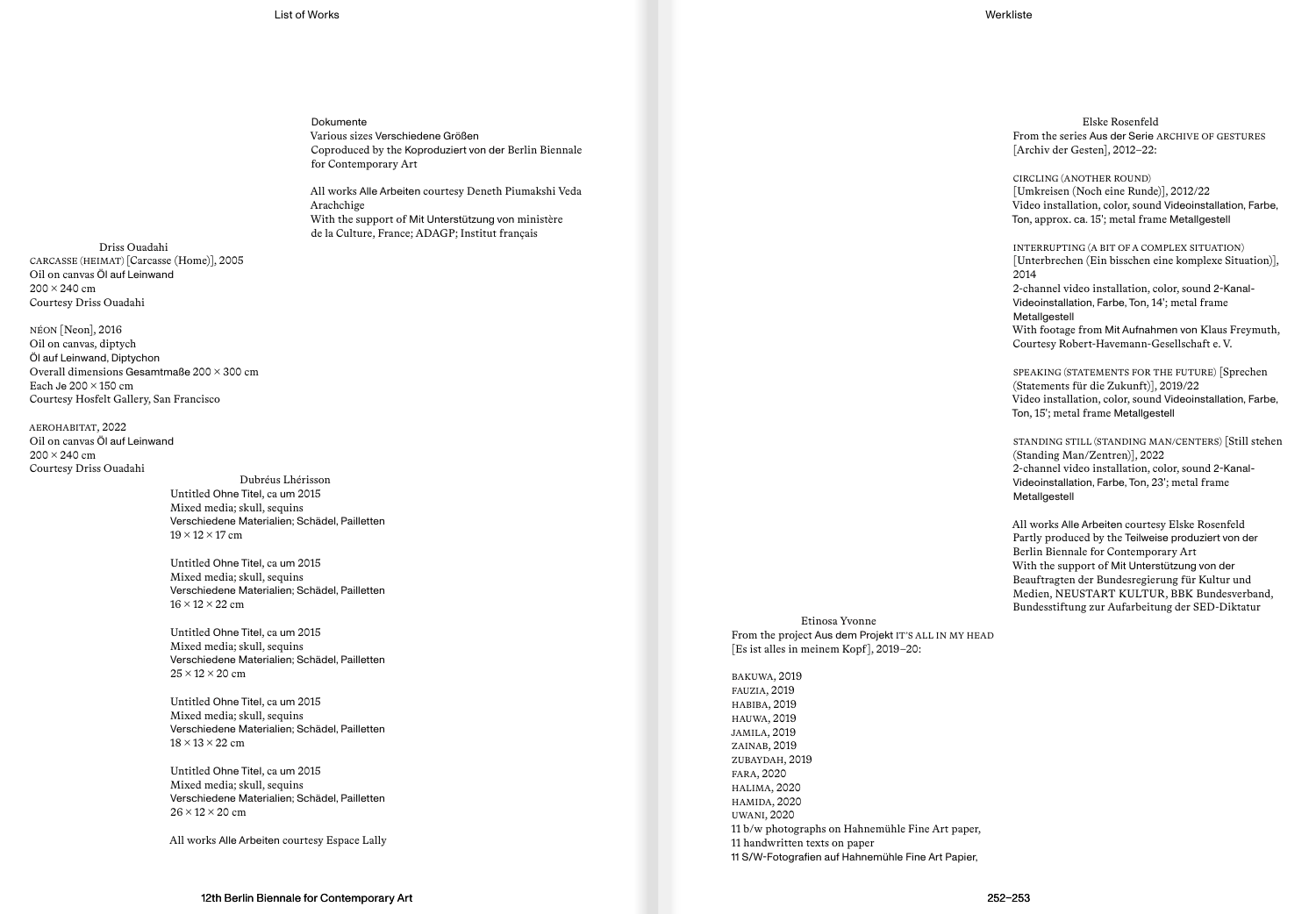11 handgeschriebene Texte auf Papier Photographs each Fotografien je  $41 \times 61$  cm All works Alle Arbeiten courtesy Etinosa Yvonne In collaboration with In Zusammenarbeit mit UNFPA (The United Nations Sexual and Reproductive Health Agency) Photographs produced by the Fotografien produziert von der Berlin Biennale for Contemporary Art (2022)

> Florian Sông Nguyễn LES CHIENS ERRANTS [The stray dogs Die streunenden Hunde], 2022 Ink wall drawing, ink on paper Tusche-Wandzeichnung, Tusche auf Papier Dimensions variable Maße variabel Courtesy Florian Sông Nguyễn Commissioned and coproduced by the Im Auftrag und koproduziert von der Berlin Biennale for Contemporary Art With the support of Mit Unterstützung von ministère de la Culture, France; Institut français

> > Forensic Architecture CLOUD STUDIES [Wolkenstudien], 2022 2-channel video installation, color, sound 2-Kanal-Videoinstallation, Farbe, Ton, approx. ca. 30′ Courtesy Forensic Architecture Coproduced by the Koproduziert vom ZKM | Zentrum für Kunst und Medien in cooperation with in Zusammenarbeit mit Bruno Latour for the exhibition für die Ausstellung CRITICAL ZONES. OBSERVATORIES FOR EARTHLY POLITICS (2020); The Whitworth; The University of Manchester; Manchester International Festival; Berlin Biennale for Contemporary Art (2022)

# Haig Aivazian

THEY MAY OWN THE LANTERNS BUT WE HAVE THE LIGHT, EPISODE 1: HOME ALONE. [Sie besitzen vielleicht die Laternen, aber wir haben das Licht, Episode 1: Allein zu Haus.], 2022 Video, b/w, sound Video, S/W, Ton, approx. ca. 7′ Courtesy Haig Aivazian Commissioned and coproduced by the Im Auftrag und koproduziert von der Berlin Biennale for Contemporary Art With the support of Mit Unterstützung von ministère de la Culture, France; Institut français Hasan Özgür Top

THE FALL OF A HERO [Der Fall eines Helden], 2020 Full HD video, color, sound Full-HD-Video, Farbe, Ton, 14′48′′ Courtesy Hasan Özgür Top Commissioned by Im Auftrag von Protocinema, Istanbul, New York With the support of Mit Unterstützung von SAHA—Supporting Contemporary Art from Turkey

> Imani Jacqueline Brown WHAT REMAINS AT THE ENDS OF THE EARTH? [Was bleibt am Ende der Welt?], 2022 Videoinstallation, print Videoinstallation, Druck

Jean-Jacques Lebel POISON SOLUBLE. SCÈNES DE L'OCCUPATION AMÉRICAINE À BAGDAD [Soluble poison: Scenes from the American occupation in Baghdad Lösliches Gift. Szenen der US-amerikanischen Besatzung in Bagdad], 2013 44 color inkjet prints on fabric, 2 b/w prints on paper 44 Farbtintenstrahldrucke auf Stoff, 2 S/W-Drucke auf Papier Color prints each Farbdrucke je  $200 \times 140$  cm; b/w prints each S/W-Drucke je 200 × 1120 cm Collection Sammlung Musée d'art moderne et contemporain (MAMCO), Geneva Genf; gift of the artist Schenkung des Künstlers With the support of Mit Unterstützung von ministère de la Culture, France; ADAGP; Institut français

Jeneen Frei Njootli

THUNDERSTRUCK [Entgeistert], 2013/22 Silk-screen prints on chipboard and hides Siebdruck auf Spanplatten und Häuten Dimensions variable Maße variabel Courtesy Jeneen Frei Njootli Produced by the Produziert von der Berlin Biennale for Contemporary Art (2022)

## Jihan El-Tahri

COMPLEXIFYING RESTITUTION [Restitution komplexifizieren], 2022 Video, color, sound Video, Farbe, Ton, approx. ca. 15′; text Text With footage from Mit Aufnahmen von Onyeka Igwe Courtesy Jihan El-Tahri Coproduced by the Koproduziert von der Berlin Biennale for Contemporary Art With thanks to Mit Dank an DOX BOX Team (Joud Al-Tamimi, Anna Karima Wane, Nikola Hartl), Ahmed Khedr

João Polido REPLICA SONG [Nachahmungslied], 2022 Multi-channel sound installation Mehrkanal-Soundinstallation, approx. ca. 35′ Dimensions variable Maße variabel Spatialization Software Tool Softwaretool zur Verräumlichung Diogo Tudela Courtesy João Polido Commissioned and coproduced by the Im Auftrag und koproduziert von der Berlin Biennale for Contemporary Art With the support of Mit Unterstützung von República Portuguesa – Cultura / Direção-Geral das Artes

> Khandakar Ohida DREAM YOUR MUSEUM [Erträume dir dein Museum], 2022 Short film, color, sound Kurzfilm, Farbe, Ton, 16′; metal trunks, various objects, sitting mats

Dimensions variable Maße variabel Courtesy Imani Jacqueline Brown Commissioned and coproduced by the Im Auftrag und

koproduziert von der Berlin Biennale for Contemporary Art With the support of Mit Unterstützung des VIA Art Fund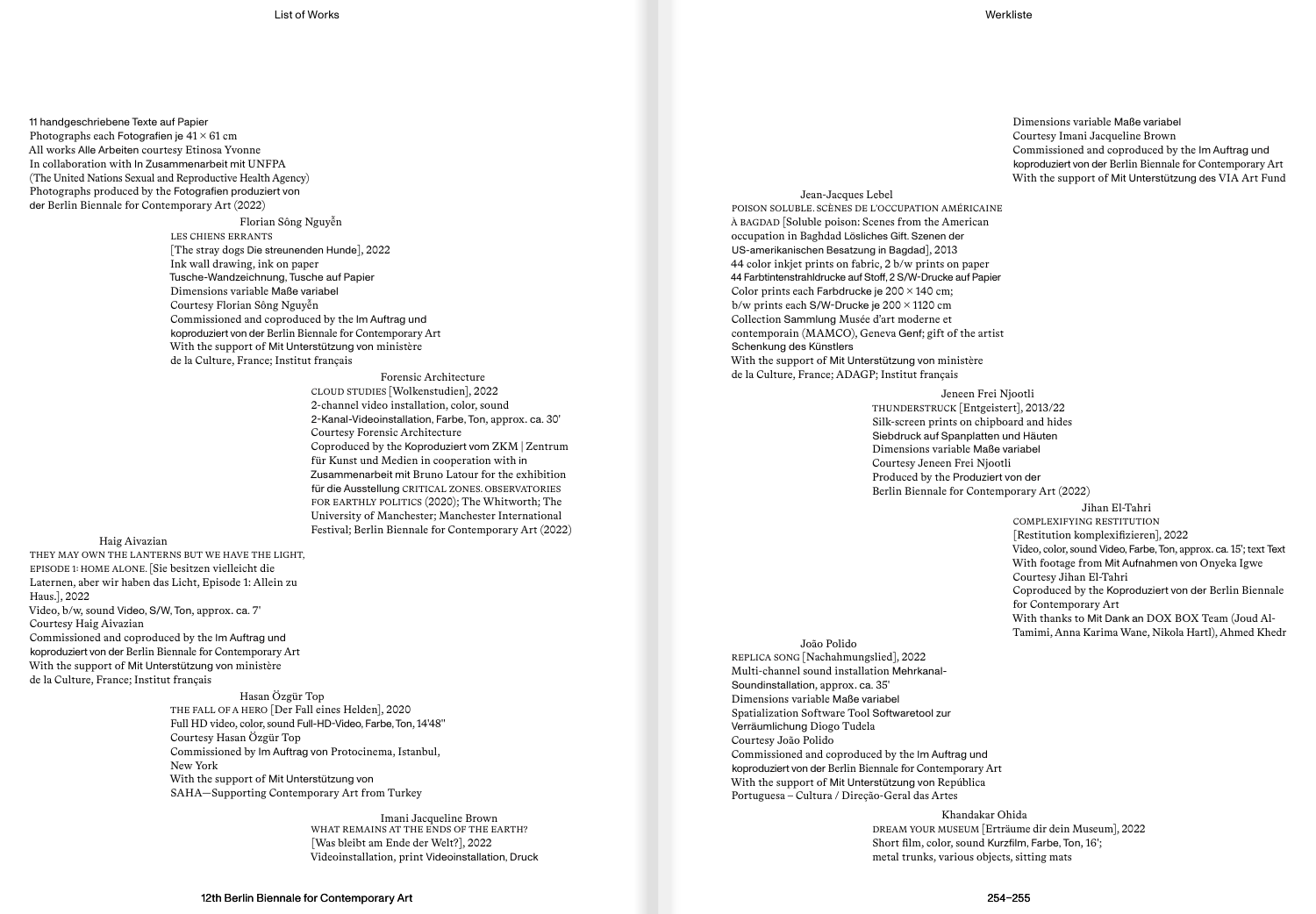Metallkisten, diverse Gegenstände, Sitzmatten Dimensions variable Maße variabel Courtesy Khandakar Ohida Commissioned and produced by the Im Auftrag und produziert von der Berlin Biennale for Contemporary Art

## Lamia Joreige

AFTER THE RIVER [Dem Fluss hinterher], 2016 3-channel video installation, shown as single projection, color, sound 3-Kanal-Videoinstallation, gezeigt als Einzelprojektion, Farbe, Ton, 20′ With Mit Khlayf El Hamad, Halim Fayad, Lamia Joreige (Voice Stimme) Camera Kamera Lamia Joreige Editing Schnitt Wardan Photographs Fotografien An Nahar Documentation Center Research Assistant Rechercheassistenz Sarah Sabban Sound Design, Mix Tongestaltung, Mix Fadi Tabbal – Tunefork Studios Postproduction Postproduktion Lucid Post Courtesy Lamia Joreige; Marfa' Projects, Beirut With thanks to Mit Dank an Khlayf El Hamad, Halim Fayad, The Station, Adib Dada, Sandra Dagher, Joumane Chahine

Lawrence Abu Hamdan AIR CONDITIONING [Akustische Konditionierung], 2022 Full-color inkjet print on archival paper mounted on aluminum; vinyl labels; instructional video, HD, color, 2′ Farbtintenstrahldruck auf Archivpapier, aufgezogen auf Aluminium; Vinyletiketten; Erklärvideo in HD, Farbe, 2′ Print Druck  $90 \times 5475$  cm Visualization Visualisierung Cream Projects Courtesy Lawrence Abu Hamdan; Sfeir-Semler Gallery, Hamburg/Beirut; Maureen Paley, London; Mor Charpentier, Paris Commissioned and produced by the Im Auftrag und produziert von der Sharjah Art Foundation

AIR PRESSURE [Luftdruck], 2022 Website accessible worldwide Weltweit zugängliche Website, www.airpressure.info Web Design Webdesign Moritz Ebeling Courtesy Lawrence Abu Hamdan Coproduced by the Koproduziert von der Berlin Biennale for Contemporary Art Made with the support of ART-RESEARCH-SOUND, a research project under the direction of Peter Kiefer, Mainz School of Music, Johannes Gutenberg University Mainz Entstanden mit Unterstützung des Forschungsprojekts ART-RESEARCH-SOUND unter der Leitung von Peter Kiefer, Hochschule für Musik Mainz der Johannes Gutenberg-Universität Mainz

Layth Kareem THE CITY LIMITS [Die Grenzen der Stadt], 2014 Video, color and b/w, sound Video, Farbe und S/W, Ton, 10′43′′ Courtesy Layth Kareem

# Mai Nguyễn-Long

VOMIT GIRL (BERLIN CLUSTER) [Kotzmädchen (Berlin-Cluster)], 2022 Selection of sculptures from Auswahl von Skulpturen aus THE VOMIT GIRL PROJECT: VIGIT-WORANA-DOBA [Das Kotzmädchen-Projekt: Vigit-Worana-Doba], 2017–22 Unglazed and glazed clay Unglasierter und glasierter Lehm Dimensions variable Maße variabel

SPECIMEN (PERMEATE) [Probe (Permeat)], 2022 Remade adaptation from Neuadaption von SPECIMEN [Probe], 2013 Used glass household jars, found objects, organic matter Haushaltsgefäße, gefundene Objekte, organische Materialien Dimensions variable Maße variabel

All works Alle Arbeiten courtesy Mai Nguyễn-Long, Art Atrium

This project has been assisted by the Australian Government through the Australia Council, its arts funding and advisory board Mit Unterstützung des Australia Council, dem Kunstförderungs- und Beratungsausschuss der australischen Regierung With support of the Mit Unterstützung der NSW Government through Create NSW

Maithu Bùi MATHUẬT – MMRBX, 2022 2-channel video installation, color, sound 2-Kanal-Videoinstallation, Farbe, Ton, approx. ca. 30′ Dimensions variable Maße variabel Courtesy Maithu Bùi Commissioned and produced by the Im Auftrag und produziert von der Berlin Biennale for Contemporary Art

> Marta Popivoda/Ana Vujanović MOSS DOES IT BETTER (AN ECO-FEMINIST MEDITATION) [Moos macht es besser (eine ökofeministische Meditation)], 2022 2-channel video installation, color, sound 2-Kanal-Videoinstallation, Farbe, Ton, approx. ca. 18′ Directing, Cinematography Regie, Kamera Marta Popivoda Text, Dramaturgy Text, Dramaturgie Ana Vujanović Choreography, Dance Choreografie, Tanz Hana Erdman, Louise Dahl Editing, Color Grading Schnitt, Farbkorrektur Ivan Marković Editing Supervisor Leitung Schnitt Jelena Maksimović Sound Ton Luka Barajević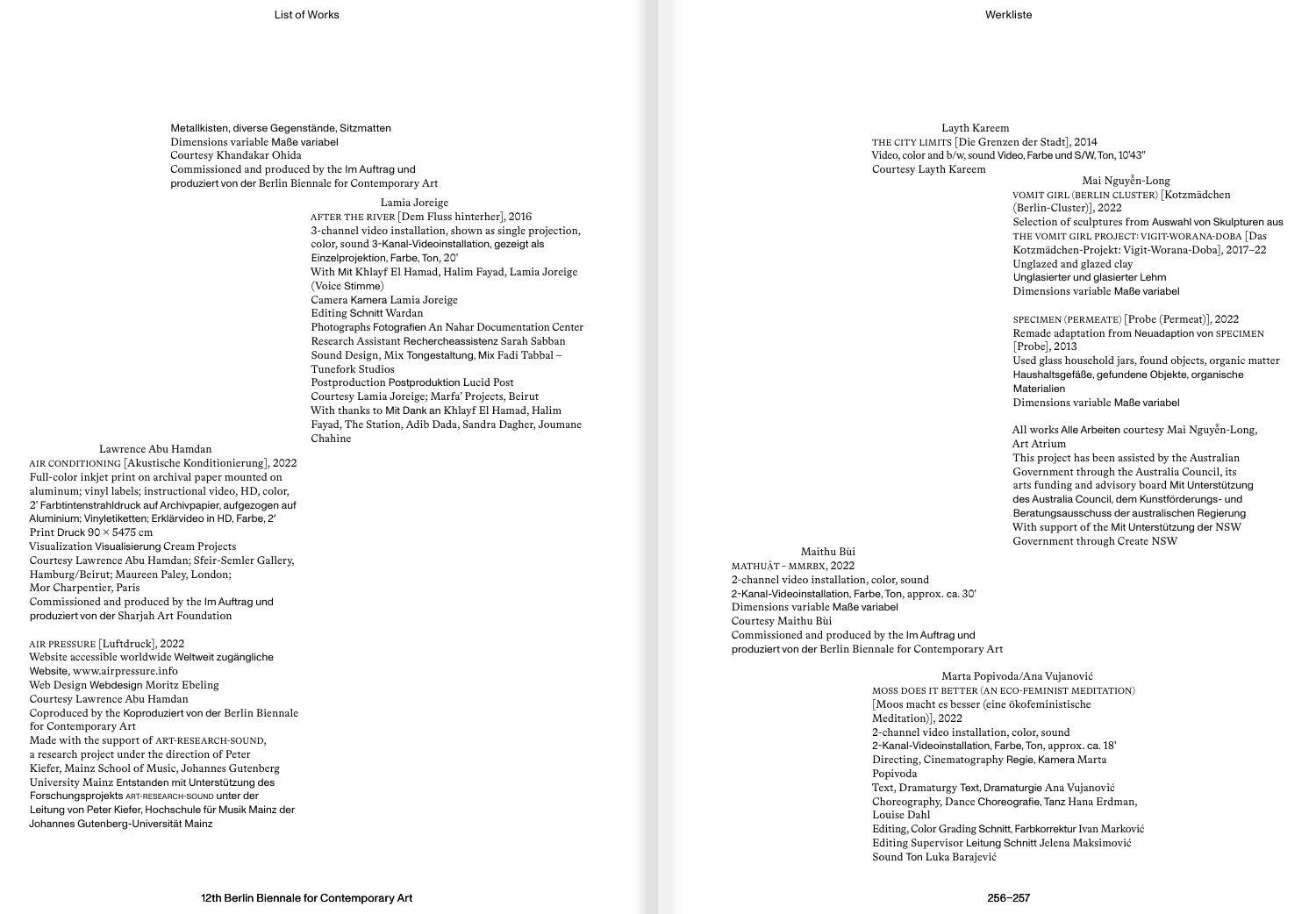Courtesy Marta Popivoda/Ana Vujanović Cocommissioned and coproduced by the Gemeinsam in Auftrag gegeben und produziert von der Berlin Biennale for Contemporary Art; Explorations of Now; Cullberg, Stockholm With the support of Mit Unterstützung der Swedish Postcode Foundation

The video installation is part of the collaborative research on radical slowness by Die Videoinstallation ist Teil der gemeinsamen Forschung über radikale Langsamkeit von Ana Vujanović, Hana Erdman, Louise Dahl, Marta Popivoda

Mathieu Pernot

LES GORGAN [The Gorgans Die Gorgans], 1995–2015 Color inkjet prints, framed Farbtintenstrahldrucke, gerahmt Various sizes Verschiedene Größen Courtesy Mathieu Pernot

DIKHAV – LES BORDS DU FLEUVE [Dikhav – The banks of the river Die Ufer des Flusses], 2017 HD video, color, sound HD-Video, Farbe, Ton, 64′06′′ © La Traverse, Paris

All works with the support of Alle Arbeiten mit Unterstützung von ministère de la Culture, France;

ADAGP; Institut français Mayuri Chari I WAS NOT CREATED FOR PLEASURE 13 (MONOLOGUE OF A VAGINA) [Ich wurde nicht zum Vergnügen erschaffen 13 (Vaginamonolog)], 2017 Thread, stitching on cloth Faden, Stickerei auf Stoff  $274.3 \times 91.4$  cm

I WAS NOT CREATED FOR PLEASURE (DON′T OPEN I AM NUDE INSIDE) [Ich wurde nicht zum Vergnügen erschaffen (Nicht öffnen, ich bin hier drinnen nackt)], 2018 Thread, stitching on cloth Faden, Stickerei auf Stoff  $182.9 \times 213.4 \text{ cm}$ 

I WAS NOT CREATED FOR PLEASURE 16 [Ich wurde nicht zum Vergnügen erschaffen 16], 2019 Watercolor on paper Aquarell auf Papier 21.6 × 15.2 cm

I WAS NOT CREATED FOR PLEASURE 17 [Ich wurde nicht zum Vergnügen erschaffen 17], 2019 Watercolor on paper Aquarell auf Papier  $21.6 \times 15.2$  cm

I WAS NOT CREATED FOR PLEASURE 18 [Ich wurde nicht zum Vergnügen erschaffen 18], 2019 Watercolor on paper Aquarell auf Papier  $21.6 \times 15.2$  cm

MY BODY, MY FREEDOM II [Mein Körper, meine Freiheit II], 2021 Thread, stitching on canvas cloth Faden, Stickerei auf Leinwandtuch  $34.3 \times 62.2$  cm

I WAS NOT CREATED FOR PLEASURE [Ich wurde nicht zum Vergnügen erschaffen], 2022 Cow dung, sawdust, fenugreek powder, wood guard, linseed oil Kuhfladen, Sägemehl, Bockshornkleepulver, Holzschutzmittel, Leinöl Dimensions variable Maße variabel

All works Alle Arbeiten courtesy Mayuri Chari

Mila Turajlić SCREEN/SOLIDARITY/SILENCE – DEBRIS FROM THE LABUDOVIĆ REELS [Leinwand/Solidarität/Stille – Bruchstücke der Labudović-Bänder], 2022 Video installation, photographs, documents Videoinstallation, Fotografien, Dokumente Dimensions variable Maße variabel Courtesy Mila Turajlić Commissioned and coproduced by the Im Auftrag und koproduziert von der Berlin Biennale for Contemporary Art Produced in collaboration with Produziert in Zusammenarbeit mit Yugoslav Newsreels (Filmske novosti)

> Mónica de Miranda PATH TO THE STARS [Weg zu den Sternen], 2022 Video, color, sound Video, Farbe, Ton, 34′41′′ Music Musik Xullagi Courtesy Jahmek Contemporary Art, Sabrina Amrani With the support of Mit Unterstützung von Matéria, Geração 80, Jahmek Contemporary Art, FCT – Fundação para a Ciência e Tecnologia, Hangar – Centro de Investigação Artística, Fundação Calouste Gulbenkian, República Portuguesa – Cultura / Direção-Geral das Artes With thanks to Mit Dank an Paula Nascimento

Moses März AMO, BATOUTO, 2021–22 Approx. Ca.  $290 \times 220$  cm

BLACK ECOLOGY [Schwarze Ökologie], 2021–22 Approx. Ca.  $150 \times 360$  cm

COMMUNITY, 2021–22 Approx. Ca.  $210 \times 300$  cm

CREOLISING GERMAN [Kreolisierung der deutschen Sprache], 2021–22 Approx. Ca.  $175 \times 300$  cm

CRITIQUE OF VIOLENCE [Kritik der Gewalt], 2021–22 Approx. Ca.  $29 \times 63$  cm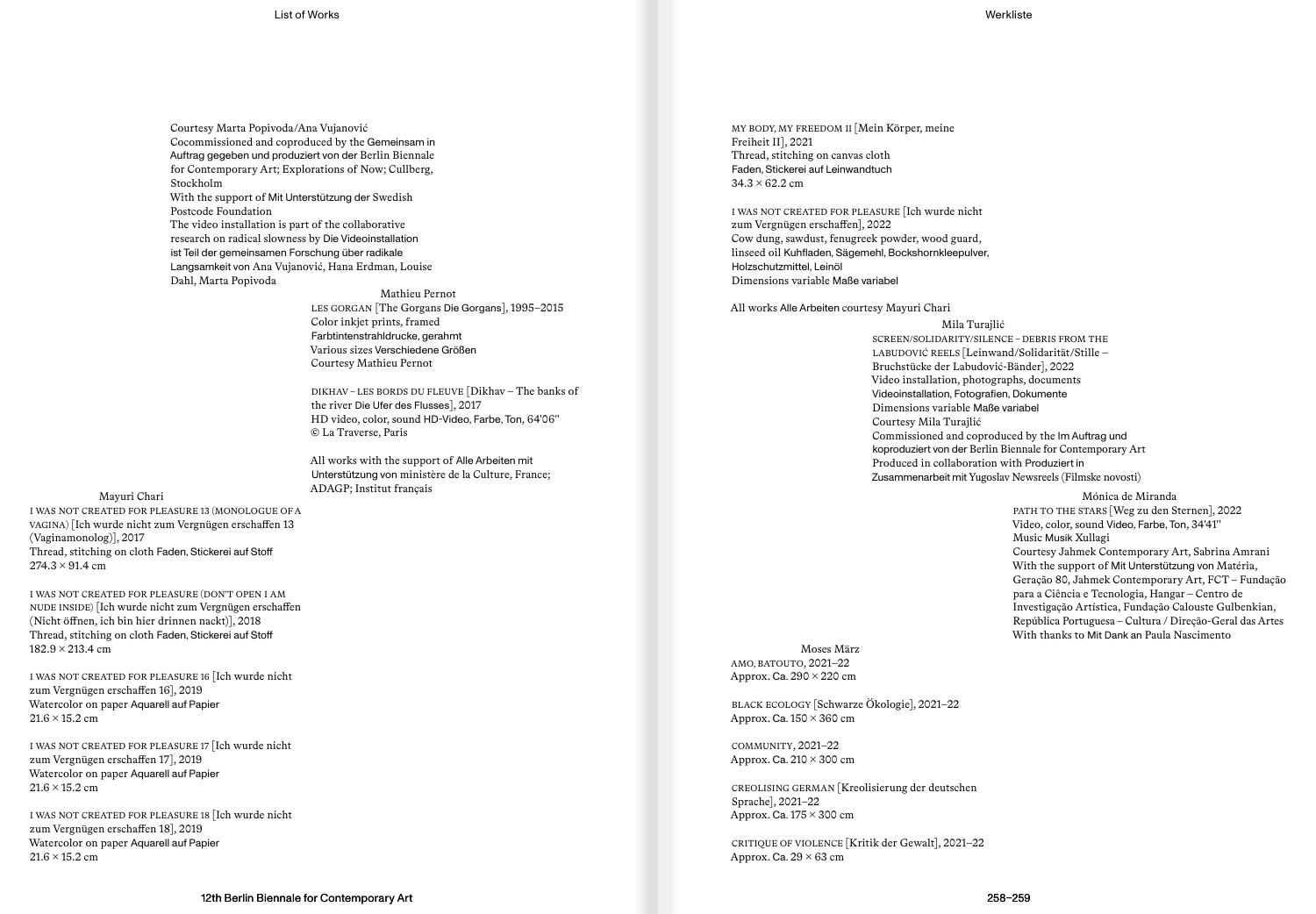IMAGINED NATIONAL COMMUNITIES [Imaginäre Nationalgemeinschaften], 2021–22 Approx. Ca.  $40 \times 84$  cm

INDIVIDUAL VS. COLLECTIVE FREEDOMS [Individuelle vs. kollektive Freiheiten], 2021–22 Approx. Ca.  $29 \times 105$  cm

NATION-STATES, RELATIONAL RACISM [Nationalstaaten, Relationaler Rassismus], 2021–22 Approx. Ca.  $280 \times 345$  cm

RADIO BERLIN INTERNATIONAL, 2021–22 Approx. Ca.  $230 \times 150$  cm

RESTITUTION, 2021–22 Approx. Ca.  $195 \times 150$  cm

SOLIDARITY [Solidarität], 2021–22 Approx. Ca. 150 × 310 cm

THE INVENTION OF MONOLINGUALISM [Erfindung der Einsprachigkeit], 2021–22 Approx. Ca.  $105 \times 125$  cm

WAT NT SHEMSW, 2021–22 Approx. Ca.  $90 \times 75$  cm

ZAMI, 2021–22 Approx. Ca.  $150 \times 280$  cm

All works Alle Arbeiten crayon, pencil, and collage on paper Farbstift, Bleistift und Collage auf Papier Courtesy Moses März Commissioned and coproduced by the Im Auftrag und koproduziert von der Berlin Biennale for Contemporary Art With the support of Mit Unterstützung der Rudolf Augstein Stiftung, Postdoc Network Brandenburg

> Myriam El Haïk PLEASE PATTERNS [Muster gefällig], 2022 Installation and performance for drawings, rugs, and piano Installation und Performance für Zeichnungen, Teppiche und Klavier, including darunter:

PLEASE PATTERNS [Muster gefällig], 2021–22 Piece for piano Klavierstück, 15′ Composition and Interpretation Komposition und Interpretation Myriam El Haïk Recording and Editing Aufnahme und Schnitt Joshua Park

PLEASE PATTERNS NOTATION [Muster gefällig-Notationen], 2022 Graphite and colored pencil on wall

Grafit und Buntstift auf Wand Dimensions variable Maße variable

PULSATION [Rhythmisches Schlagen], 2017 Ink on paper Tinte auf Papier  $19 \times 25$  cm

Untitled Ohne Titel, 2018 Tempera, wax pastels on wood Tempera, Wachspastell auf Holz 3 parts Teile: 16 × 18 cm, 7.5 × 15 cm,  $7.5 \times 15$  cm

SMALL RUGS [Kleine Teppiche], 2020 Wax pastels, oil sticks, pencil on board Wachspastell, Ölfarbe, Bleistift auf Pappe  $15 \times 22$  cm

SMALL COLOR LINES [Kleine Farblinien], 2022 Ink, colored pencil on paper Tinte, Buntstift auf Papier  $17 \times 24$  cm

TIME SQUARE [Zeitquadrat], 2022 Gesso, graphite, polymer on canvas Gesso, Grafit, Polymer auf Leinwand  $30 \times 30 \times 4$  cm

TIME SQUARE [Zeitquadrat], 2022 Gesso, graphite, polymer on canvas Gesso, Grafit, Polymer auf Leinwand  $60 \times 60 \times 4$  cm

3 RUGS, COLOR LINES SERIES [3 Teppiche, Farblinien-Serie], 2022 Wax pastels, oil sticks on paper Wachspastell, Ölfarbe auf Papier  $59.5 \times 42$  cm

Moroccan Berber rugs Marokkanische Berberteppiche, undated undatiert Wool, threads Wolle, Fäden Various sizes Verschiedene Größen Private collection Privatsammlung

Courtesy Myriam El Haïk Commissioned and produced by the Im Auftrag und produziert von der Berlin Biennale for Contemporary Art

> Ngô Thành B ắ c TR ỒNG CÂY CHU ỐI – HEADSTAND [Kopfstand], 2007/22 Photographs of performances Fotografien von Performances Each Je  $36 \times 64$  cm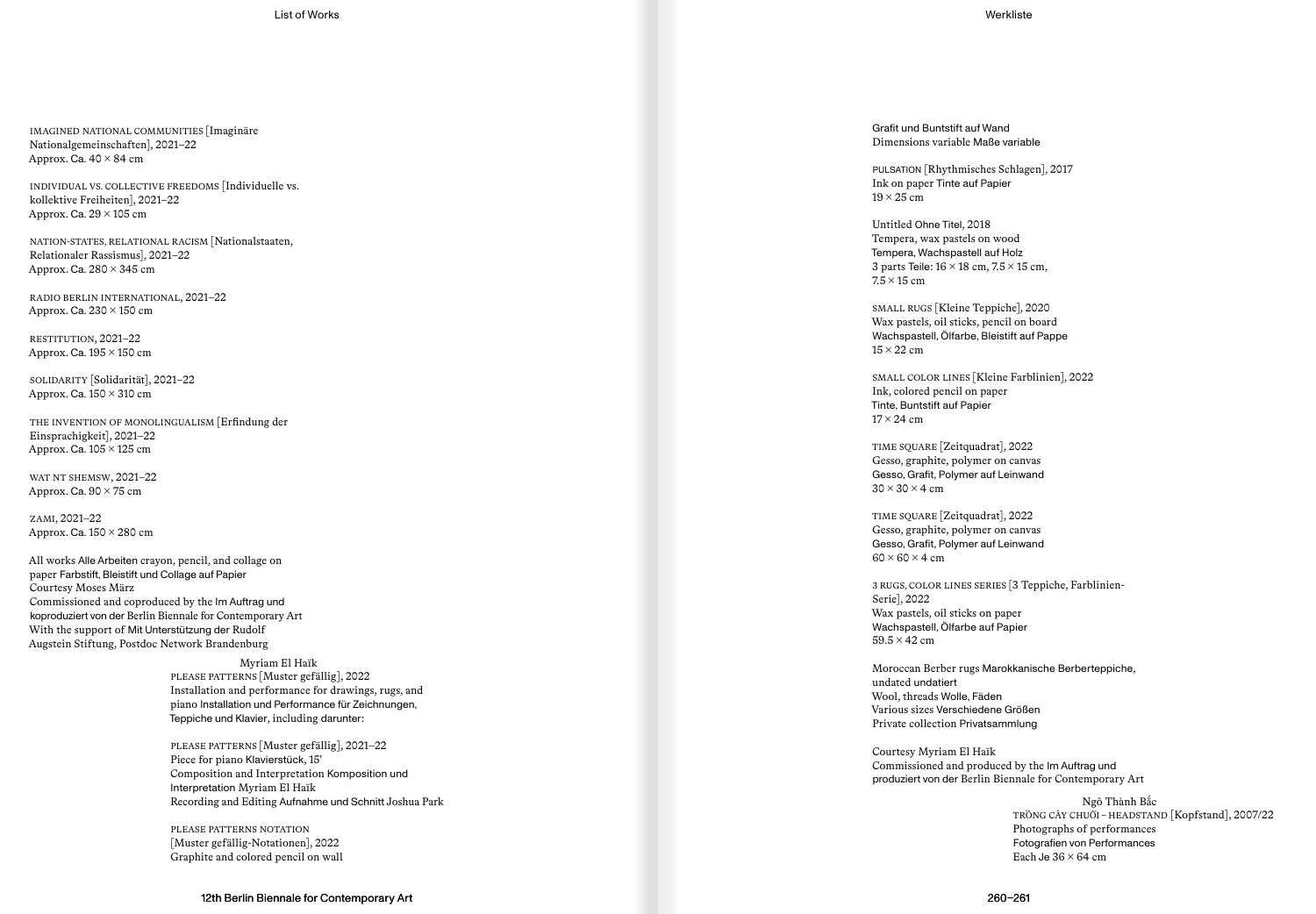Courtesy Ngô Thành Bắc Commissioned and produced by the Im Auftrag und produziert von der Berlin Biennale for Contemporary

Art (2022) Nil Yalter ESTRANGED DOORS [Entfremdete Türen], 1983 8 b/w photographs, paint, text, mounted on aluminium 8 S/W-Fotografien, Farbe, Text, auf Aluminium Diameter Durchmesser 150 × 150 cm

EXILE IS A HARD JOB [Exil ist harte Arbeit], 1983/2022 Posters with red writing Plakate mit roter Beschriftung; 5 videos, b/w, sound 5 Videos, S/W, Ton Dimensions variable Maße variabel With the support of Mit Unterstützung von SAHA— Supporting Contemporary Art from Turkey

EXILE IS A HARD JOB [Exil ist harte Arbeit], 1983/2022 Posters in public space with red writing in different languages Plakate im öffentlichen Raum mit roter Beschriftung in verschiedenen Sprachen Dimensions variable Maße variabel With the support of Mit Unterstützung von SAHA— Supporting Contemporary Art from Turkey

All works Alle Arbeiten courtesy Nil Yalter With the support of Mit Unterstützung von ministère de la Culture, France; ADAGP; Institut français

> Nil Yalter, Judy Blum, Nicole Croiset LA ROQUETTE, PRISON DE FEMMES [La Roquette, Women's Prison Frauengefängnis], 1974–75 32 framed photographs of drawings; video, b/w, sound and mute, 24′; file folder with typed and handwritten text and 60 b/w photographs; drawings and letters by female prisoners 32 gerahmte Fotografien von Zeichnungen; Video, S/W,

Ton und ohne Ton, 24′; Aktenbuch mit maschinen- und handgeschriebenem Text und 60 S/W-Fotografien; Zeichnungen und Briefe von weiblichen Häftlingen Dimensions variable Maße variabel; photographs of drawings each fotografierte Zeichnungen je 12 × 17.5 cm; file folder Aktenbuch  $34.5 \times 27.7$  cm; photographs each Fotografien je  $12 \times 17.5$  cm Courtesy Nil Yalter, Judy Blum, Nicole Croiset With the support of Mit Unterstützung von ministère de la Culture, France; ADAGP; Institut français

> Noel W Anderson DIE LEITUNG [Line Up], 2016–20 Distressed, stretched cotton tapestry Aufgerauter, gespannter Baumwollwandteppich  $274 \times 396$  cm Collection Sammlung Draymond Green, Los Angeles

HOOD DREAMS I [Motorhaubenträume I], 2019–21 Distressed, stretched cotton tapestry Aufgerauter, gespannter Baumwollwandteppich  $610 \times 610$  cm Courtesy NWA Studios, New York

MARTIR [Martyr Märtyrer], 2020–21 Laser-cut basketball material on distressed and picked stretched cotton tapestry Lasergeschnittenes Basketballmaterial auf aufgerautem, gezupfter und gespanntem Baumwollwandteppich 188 × 262 cm Courtesy NWA Studios, New York

DOWNW0RD DOG [Herabschauender Hund], 2021–22 Distressed, draped cotton tapestry Aufgerauter, drapierter Baumwollwandteppich  $366 \times 274$  cm Courtesy NWA Studios, New York

DOGON, 2022 Distressed and picked stretched cotton tapestry Aufgerauter, gezupfter und gespannter Baumwollwandteppich  $366 \times 274$  cm Courtesy NWA Studios, New York

All works with the support of Alle Arbeiten mit Unterstützung von JDJ, Zidoun – Bossuyt Gallery

Olivier Marboeuf MUSEUM OF BREATH [Atemmuseum], 2022 5 podcasts 5 Podcasts, each je 45′ Courtesy Olivier Marboeuf With the support of Mit Unterstützung von ministère de la Culture, France; Institut français

> Omer Fast A PLACE WHICH IS RIPE [Ein Ort, der reif ist], 2020 3 synchronized videos on cell phones lying in an open drawer, color, sound, loop 3 synchronisierte Videos auf Mobiltelefonen in einer offenen Schublade, Farbe, Ton, Loop, 16′39′′; office furniture Büromöbel Dimensions variable Maße variabel Commissioned by the Im Auftrag von Staatliche Graphische Sammlung München / Freunde der Pinakothek der Moderne for the exhibition für die Ausstellung MAX BECKMANN / OMER FAST ABFAHRT (2020) Courtesy Omer Fast, gb agency With the support of Mit Unterstützung von Artis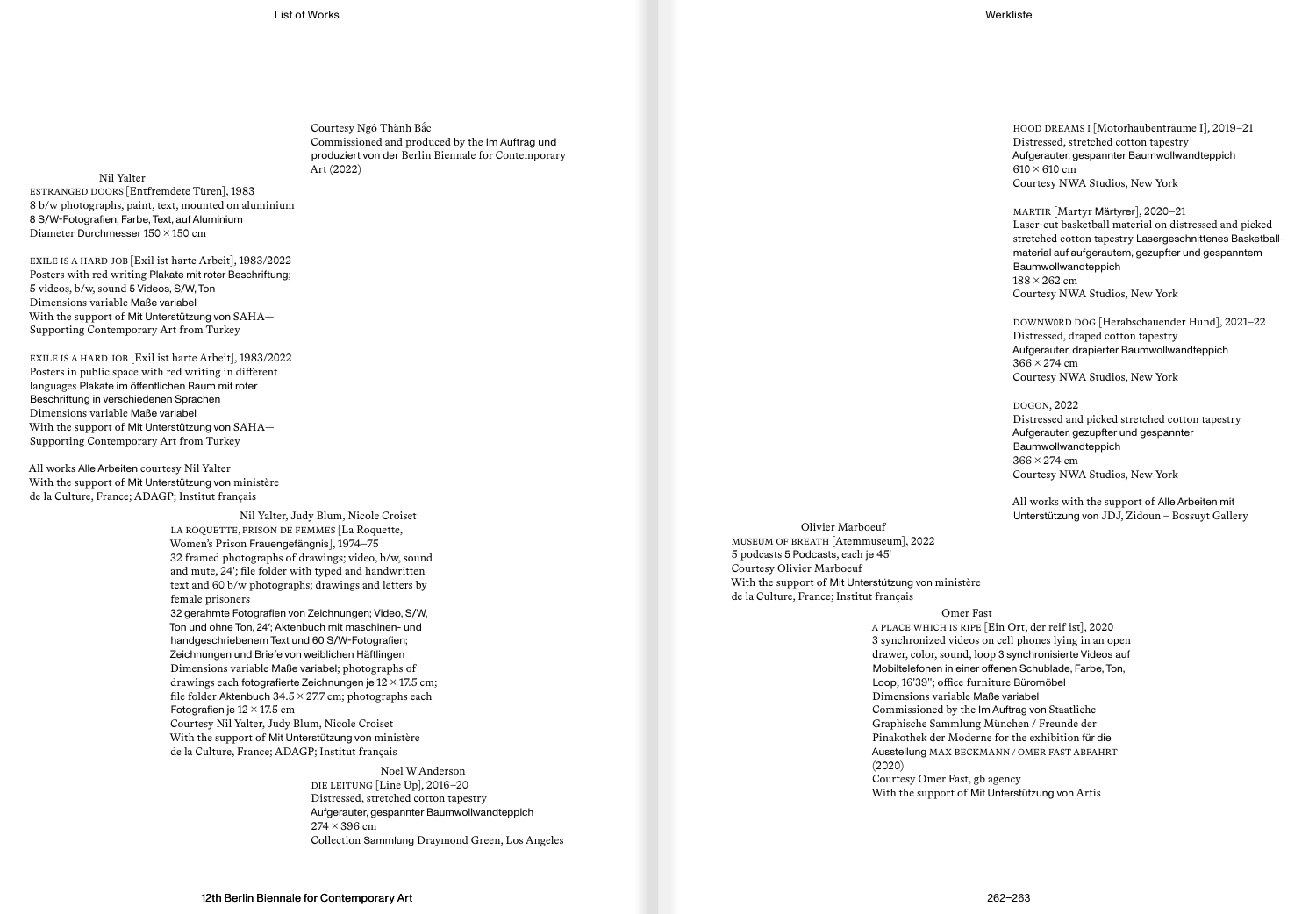PEROU – Pôle d'Exploration des Ressources Urbaines CONSIDÉRANT QU'IL EST PLAUSIBLE QUE DE TELS ÉVÉNEMENTS PUISSENT À NOUVEAU SURVENIR [Considering that it is plausible that such events may occur again In Anbetracht dessen, dass solche Ereignisse erneut eintreten könnten], 2015 Video, color, sound Video, Farbe, Ton, 28′35′′ Collection Sammlung Frac Franche-Comté With the support of Mit Unterstützung von ministère de la Culture, France; ADAGP; Institut français Prabhakar Kamble

BROKEN FOOT [Gebrochener Fuß], 2020 Wood Holz  $15.2 \times 16.5 \times 30.5$  cm

From the series Aus der Serie UTARAND [Stacked vessels Gestapelte Behälter], 2022:

CHANDELIER [Kronleuchter], 2022 Earthen pot, iron hook, cotton ropes, belts, bells, pieces of textiles, hides, and tools used to harness and decorate bulls, slaughter hook Tontopf, Eisenhaken, Baumwollseile, Gürtel, Glocken, Textilstücke, Felle und Werkzeuge, die zum Anschirren und Schmücken von Stieren verwendet wurden, Schlachterhaken  $152.4 \times 30.5 \times 30.5$  cm

UTARAND I, 2022 Earthen pot, metal, fiber brains, satin cloth, indigo powder, acrylic, iron rod, wooden base Tontopf, Metallfuß, Gehirne aus Fiber, Satinstoff, Indigopulver, Acrylfarbe, Eisenstab, Holzsockel  $122 \times 56 \times 55.8$  cm

UTARAND II, 2022 Earthen pot, metal, cloth, indigo powder, acrylic, iron rod, wooden base Tontopf, Metall, Stoff, Indigopulver, Acrylfarbe, Eisenstab, Holzsockel  $137.2 \times 55.8 \times 55.8$  cm

UTARAND III, 2022 Earthen pot, metal, broom, indigo powder, acrylic, iron rod, wooden base Tontopf, Metall, Besen, Indigopulver, Acrylfarbe, Eisenstab, Holzsockel  $160 \times 55.8 \times 55.8$  cm

UTARAND IV, 2022 Earthen pot, metal, ceramic, indigo powder, acrylic, iron rod, wooden base Tontopf, Metall, Keramik, Indigopulver, Acrylfarbe,

Eisenstab, Holzsockel  $129.6 \times 55.8 \times 55.8$  cm

All works Alle Arbeiten courtesy Prabhakar Kamble All works from the series UTARAND commissioned by the Alle Arbeiten der UTARAND-Serie im Auftrag von der Berlin Biennale for Contemporary Art

> Praneet Soi PARAPHERNALIA [Zubehör], 2022 Coir sculpture, drawings, and paintings on dioramic wall Skulptur aus Kokosfaser, Zeichnungen und Malereien auf dioramischer Wand Sculpture Skulptur  $220 \times 365 \times 2.5$  cm, wall Wand  $243 \times 726 \times 11$  cm Sculpture Skulptur Burger Collection, Hong Kong Hongkong Courtesy Praneet Soi Commissioned and coproduced by the Im Auftrag und koproduziert von der Berlin Biennale for Contemporary Art With the support of Mit Unterstützung von Mondriaan Fonds; Experimenter, Kolkata; Vadehra Art Gallery, New Delhi Neu-Delhi With special thanks to Besonderer Dank an Rijksakademie van beeldende kunsten, Amsterdam

> > Raed Mutar Untitled Ohne Titel, 2012 Oil on canvas Öl auf Leinwand 150 × 120 cm Courtesy Rijin Sahakian, Raed Mutar

Sajjad Abbas I CAN SEE YOU [Ich kann euch sehen], 2013 Video, color, sound Video, Farbe, Ton, 5′03′′; b/w image in public space S/W-Bild im öffentlichen Raum Courtesy Sajjad Abbas

Sammy Baloji ... AND TO THOSE NORTH SEA WAVES WHISPERING SUNKEN STORIES (II) [… und zu diesen Nordseewellen, die versunkene Geschichten raunen (II)], 2021 Metal and glass terrarium containing various tropical plants, potting soil, clay pebbles, sound Metall- und Glasterrarium mit verschiedenen tropischen Pflanzen, Blumenerde, Tonkiesel, Ton 230 × 273 × 307 cm Courtesy Sammy Baloji With the support of Mit Unterstützung von In Flanders Fields Museum, Middelheim Museum (2021); Flanders State of the Art (2022)

# Simone Fattal

IN OUR LANDS OF DROUGHT THE RAIN FOREVER IS MADE OF BULLETS [In unseren Landen der Dürre besteht der Regen ewig aus Kugeln], 2006 From the poem Aus dem Gedicht "Jebu" by von Etel Adnan 24 lava stones 24 Lavasteine Overall dimensions Gesamtmaße 200 × 300 cm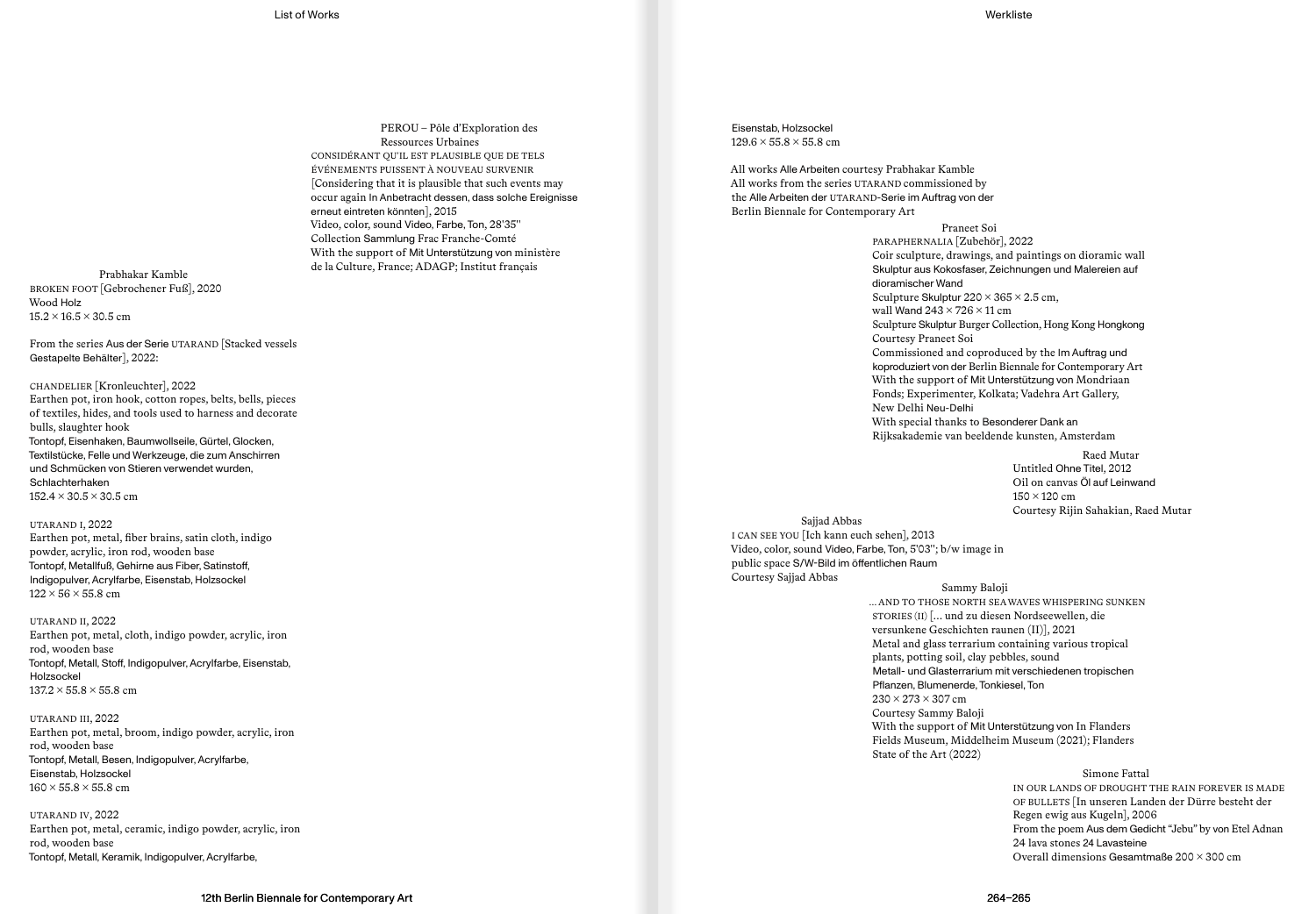Each Je  $50 \times 50$  cm Collection Sammlung Sharjah Art Foundation With the support of Mit Unterstützung von ministère de la Culture, France; Institut français

Susan Schuppli From the series Aus der Serie COLD CASES [Kalte Fälle], 2021–22:

FREEZING DEATHS & ABANDONMENT ACROSS CANADA [Ausgesetzt und erfroren in Kanada], 2021–22 Video, color, sound Video, Farbe, Ton, 31′55′′

ICEBOX DETENTION ALONG THE US-MEXICO BORDER [Kältehaft an der Grenze zwischen den USA und Mexiko], 2021–22 Video, color, sound Video, Farbe, Ton, 14′17′′

WEAPONIZING WATER AGAINST WATER PROTECTORS [Wasser als Waffe gegen Wasserschützer:innen], 2021–22 Video, color, sound Video, Farbe, Ton, 18′33′′

All works Alle Arbeiten courtesy Susan Schuppli With the support of Mit Unterstützung von MOMENTA Biennale de I'image, Toronto Biennial of Art

> Sven Johne HEILPFLANZEN IM TODESSTREIFEN / MEDICINAL PLANTS IN THE DEATH STRIP, GERMANY, 2021 25 archival pigment ink prints on fine art paper 25 Tintenstrahldrucke auf Fine Art Paper Overall dimensions Gesamtmaße 60 × 1000 cm Each Je  $60 \times 40$  cm Courtesy Sven Johne; Galerie Nagel Draxler, Berlin/ Cologne Köln; KLEMM'S, Berlin

> > Taloi Havini BEROANA (SHELL MONEY) IV [Beroana (Muschelgeld) IV], 2016 Stoneware, earthenware, clear glaze, steel wire Steinzeug, Steingut, klare Glasur, Stahldraht Dimensions variable Maße variabel Collection Sammlung Sharjah Art Foundation

Tammy Nguyen JESUS IS CONDEMNED TO DEATH [Jesus wird zum Tode verurteilt], 2022 JESUS TAKES UP HIS CROSS [Jesus nimmt das Kreuz auf seine Schultern], 2022 JESUS FALLS FOR THE FIRST TIME [Jesus fällt zum ersten Mal unter dem Kreuz], 2022 JESUS MEETS HIS MOTHER [Jesus begegnet seiner Mutter], 2022 SIMON HELPS JESUS CARRY THE CROSS [Simon von Cyrene hilft Jesus das Kreuz zu tragen], 2022 VERONICA WIPES THE FACE OF JESUS [Veronika reicht

JESUS FALLS FOR THE SECOND TIME [Jesus fällt zum zweiten Mal unter dem Kreuz], 2022 JESUS MEETS THE WOMEN OF JERUSALEM [Jesus begegnet den weinenden Frauen], 2022 JESUS FALLS FOR THE THIRD TIME [Jesus fällt zum dritten Mal unter dem Kreuz], 2022 JESUS IS STRIPPED OF HIS GARMENTS [Jesus wird seiner Kleider beraubt], 2022 JESUS IS NAILED TO THE CROSS [Jesus wird ans Kreuz genagelt], 2022 JESUS DIES ON THE CROSS [Jesus stirbt am Kreuz], 2022 JESUS IS TAKEN DOWN FROM THE CROSS [Jesus wird vom Kreuz genommen und in den Schoß seiner Mutter gelegt], 2022 JESUS IS LAID IN THE TOMB [Der heilige Leichnam Jesu wird in das Grab gelegt], 2022 All works Alle Arbeiten watercolor, vinyl paint, pastel,

Jesus das Schweißtuch], 2022

metal leaf on paper stretched on foam board mounted on wooden frame Aquarell, Vinylfarbe, Pastell, Blattmetall auf Papier, auf Leichtschaumplatten gespannt und auf Holzrahmen montiert Each Je 167.6 × 139.7 cm Courtesy Tammy Nguyen; Lehmann Maupin, New York, Hong Kong Hongkong, Seoul, London Commissioned by the Im Auftrag von der Berlin Biennale for Contemporary Art Produced with the support of Produziert mit Unterstützung der Wesleyan University

Taysir Batniji THE SKY OVER GAZA #2 [Der Himmel über Gaza #2], 2001–04 Inkjet prints on paper, diptych Tintenstrahldrucke auf Papier, Diptychon Each Je  $72 \times 100$  cm Private collection Privatsammlung

SUSPENDED TIME [Angehaltene Zeit], 2006 Glass, sand Glas, Sand Diameter Durchmesser 10 × 27 cm Courtesy Taysir Batniji, Sfeir-Semler Gallery Beirut/Hamburg Produced by the Produziert von der Berlin Biennale for Contemporary Art (2022)

All works with the support of Alle Arbeiten mit Unterstützung von ministère de la Culture, France; Institut français

> Tejswini Narayan Sonawane STRUGGLE FOR SURVIVAL [Kampf ums Überleben], 2011 Etching on paper Radierung auf Papier  $22.9 \times 22.9$  cm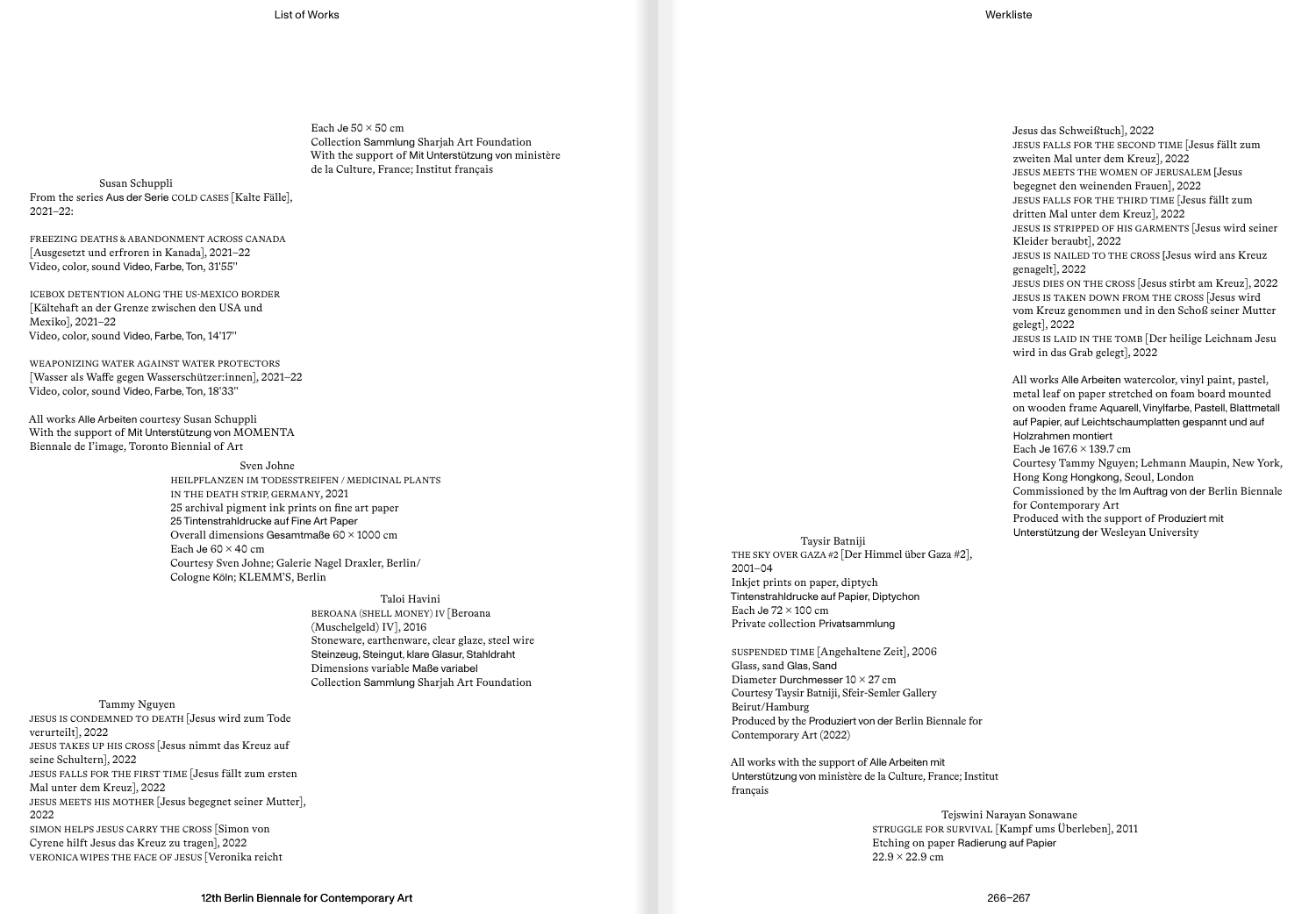TO GRIN AND BEAR IT – I [Lächeln und es ertragen – I], 2012 Etching on paper Radierung auf Papier  $10.2 \times 15.2$  cm

Untitled Ohne Titel, 2012 Archival ink on archival paper Archivtusche auf Archivpapier  $17.8 \times 23.5$  cm

Untitled Ohne Titel, 2013 Archival ink on archival paper Archivtusche auf Archivpapier  $20.7 \times 14.7$  cm

Untitled Ohne Titel, 2013 Archival ink on archival paper Archivtusche auf Archivpapier  $20.7 \times 14.7$  cm

INHABITED BEINGS – I [Bessesene Lebewesen – I], 2014 Etching on paper Radierung auf Papier 25.4 × 33 cm

FEMININITY I [Weiblichkeit I], 2015 Woodcut block Holzschnittblock  $121.9 \times 121.9 \times 0.8$  cm

FEMININITY II [Weiblichkeit II], 2015 Woodcut on cloth Holzschnitt auf Stoff  $121.9 \times 182.9$  cm

Untitled Ohne Titel, 2015 Archival ink on archival paper Archivtusche auf Archivpapier  $11 \times 17$  cm

Untitled Ohne Titel, 2015 Archival ink on archival paper Archivtusche auf Archivpapier  $11 \times 17$  cm

Untitled Ohne Titel, 2015 Archival ink on archival paper Archivtusche auf Archivpapier  $11 \times 17$  cm

Untitled Ohne Titel, 2015 Archival ink on archival paper Archivtusche auf Archivpapier  $11 \times 17$  cm

STRUGGLE FOR SURVIVAL SERIES [Kampf ums Überleben-Serie], 2017 Archival ink on archival paper

Archivtusche auf Archivpapier  $20.3 \times 20.3$  cm

STRUGGLE FOR SURVIVAL SERIES [Kampf ums Überleben-Serie], 2017 Archival ink on archival paper Archivtusche auf Archivpapier  $20.3 \times 20.3$  cm

STRUGGLE FOR SURVIVAL SERIES [Kampf ums Überleben-Serie], 2017 Archival ink on archival paper Archivtusche auf Archivpapier  $9 \times 14$  cm

STRUGGLE FOR SURVIVAL SERIES [Kampf ums Überleben-Serie], 2017 Archival ink on archival paper Archivtusche auf Archivpapier  $9 \times 14$  cm

STRUGGLE FOR SURVIVAL SERIES [Kampf ums Überleben-Serie], 2017 Archival ink on archival paper Archivtusche auf Archivpapier  $9 \times 14$  cm

Untitled Ohne Titel, 2017 Archival ink on archival paper Archivtusche auf Archivpapier  $20.3 \times 20.3$  cm

Untitled Ohne Titel, 2017 Archival ink on archival paper Archivtusche auf Archivpapier  $19.1 \times 12$  cm

Untitled Ohne Titel, 2017 Archival ink on archival paper Archivtusche auf Archivpapier  $17.8 \times 16.5$  cm

Untitled Ohne Titel, 2017 Archival ink on archival paper Archivtusche auf Archivpapier  $9 \times 14$  cm

A MIGRANT – III [Ein:e Migrant:in – III], 2018 Etching on paper Radierung auf Papier  $25.4 \times 33$  cm

Ohne Titel, 2018 Archival ink on archival paper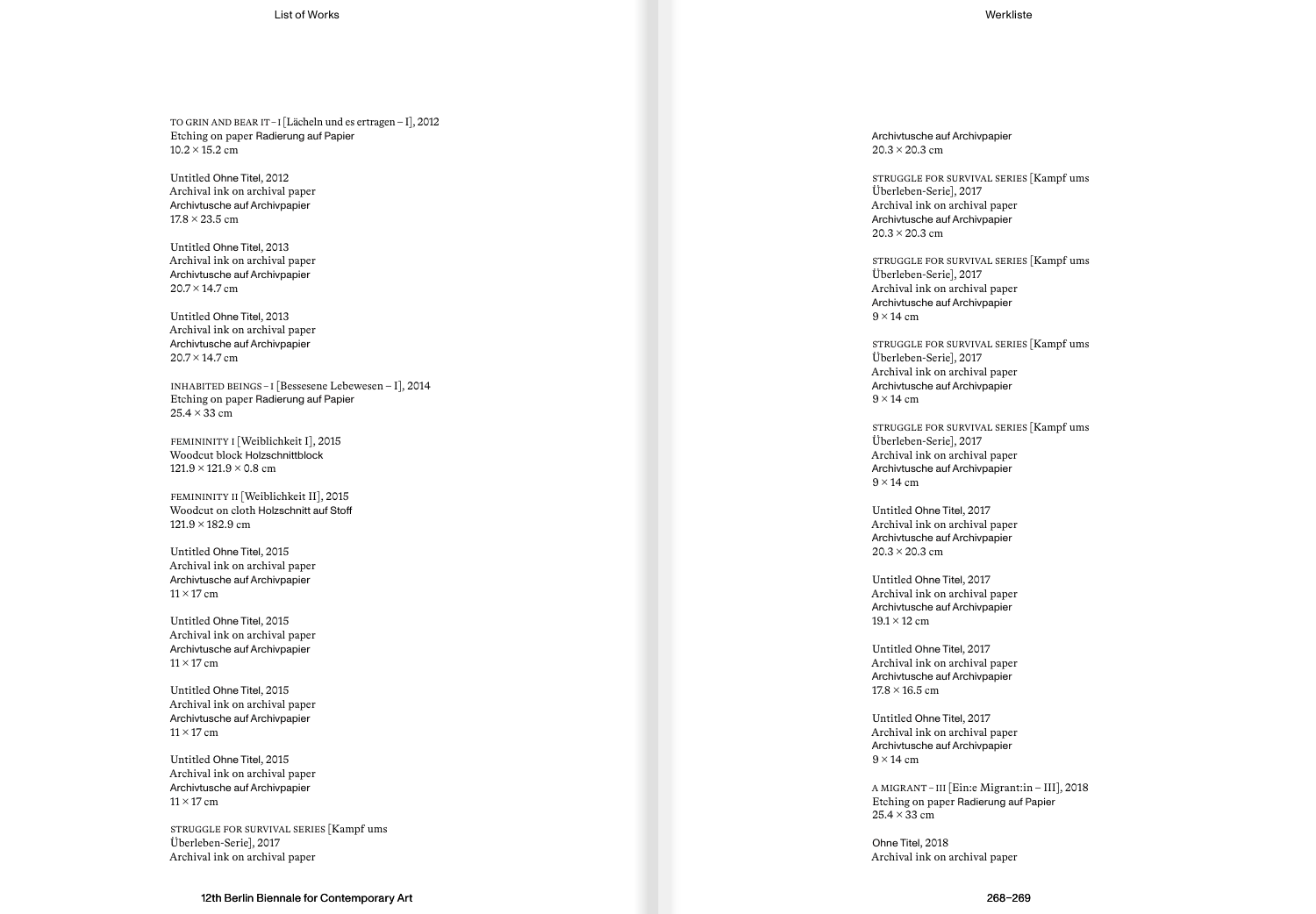Archivtusche auf Archivpapier  $11 \times 16.5$  cm

Untitled Ohne Titel, 2018 Archival ink on archival paper Archivtusche auf Archivpapier  $17.8 \times 23.5$  cm

Untitled Ohne Titel, 2018 Archival ink on archival paper Archivtusche auf Archivpapier  $16.5 \times 11.4 \text{ cm}$ 

A MIGRANT – III [Ein:e Migrant:in – III], 2019 Etching on paper Radierung auf Papier  $33 \times 50.8$  cm

A MIGRANT – VI [Ein:e Migrant:in – VI], 2019 Watercolor on archival paper Aquarell auf Archivpapier  $17.5 \times 23.4 \text{ cm}$ 

STRUGGLE FOR SURVIVAL SERIES [Kampf ums Überleben-Serie], 2019 Archival ink on archival paper Archivtusche auf Archivpapier  $20.3 \times 20.3$  cm

STRUGGLE FOR SURVIVAL SERIES [Kampf ums Überleben-Serie], 2019 Archival ink on archival paper Archivtusche auf Archivpapier  $17.8 \times 23.5$  cm

STRUGGLE FOR SURVIVAL SERIES [Kampf ums Überleben-Serie], 2019 Archival ink on archival paper Archivtusche auf Archivpapier  $11 \times 16.5$  cm

TOGETHERNESS [Zusammengehörigkeit], 2019 Etching on copper plate Radierung auf Kupferplatte  $17.8 \times 22.9$  cm

Untitled Ohne Titel, 2019 Archival ink on archival paper Archivtusche auf Archivpapier  $17.8 \times 16.5$  cm

Untitled Ohne Titel, 2019 Watercolor on archival paper Aquarell auf Archivpapier  $11 \times 17$  cm

Untitled Ohne Titel, 2019

Archival ink on archival paper Archivtusche auf Archivpapier  $25.4 \times 25.4$  cm

Untitled Ohne Titel, 2019 Watercolor on archival paper Aquarell auf Archivpapier  $11.4 \times 19$  cm

All works Alle Arbeiten courtesy Tejswini Narayan Sonawane

> Temitayo Ogunbiyi YOU WILL ORDER TAXONOMIES ACCORDING TO YOUR DAYS [Ihr werdet die Taxonomie nach euren Tagen ordnen], 2021–22 Pencil, ink, and acrylic on herbarium paper Bleistift, Tinte und Acryl auf Herbarium-Papier Each Je  $41.9 \times 29.2$  cm Courtesy Temitayo Ogunbiyi Commissioned by the Im Auftrag von der Berlin Biennale for Contemporary Art

The School of Mutants (Boris Raux, Hamedine Kane, Lou Mo, Stéphane Verlet Bottéro, Valérie Osouf) ALL FRAGMENTS OF THE WORD WILL COME BACK HERE TO MEND EACH OTHER [Alle Fragmente des Wortes werden hierher zurückkehren, um sich gegenseitig zu reparieren], 2022 Mixed media Verschiedene Materialien Dimensions variable Maße variabel Courtesy The School of Mutants (Boris Raux, Hamedine Kane, Lou Mo, Stéphane Verlet Bottéro, Valérie Osouf) Commissioned and coproduced by the Im Auftrag und koproduziert von der Berlin Biennale for Contemporary Art With the support of Mit Unterstützung von Raw Material Company, Fédération Wallonie-Bruxelles International (FWB), le lieu unique, Fondation pour la mémoire de l'esclavage, CIAP Vassivière, Het Nieuwe Instituut The School of Mutants (Valérie Osouf)

XIHENG JIE, 2022 HD video, sound HD-Video, Ton, 7′40′′ Courtesy The School of Mutants (Valérie Osouf)

Thùy-Hân Nguyễn-Chí THIS UNDREAMT OF SAIL IS WATERED BY THE WHITE WIND OF THE ABYSS [Dies ungeahnte Segel wird vom weißen Wind des Abgrunds gewässert], 2022 Video installation, mixed media Videoinstallation, verschiedene Materialien Dimensions variable Maße variabel Courtesy Thùy-Hân Nguyễn-Chí Commissioned and coproduced by the Im Auftrag und koproduziert von der Berlin Biennale for Contemporary Art With the support of Mit Unterstützung von Art Hub,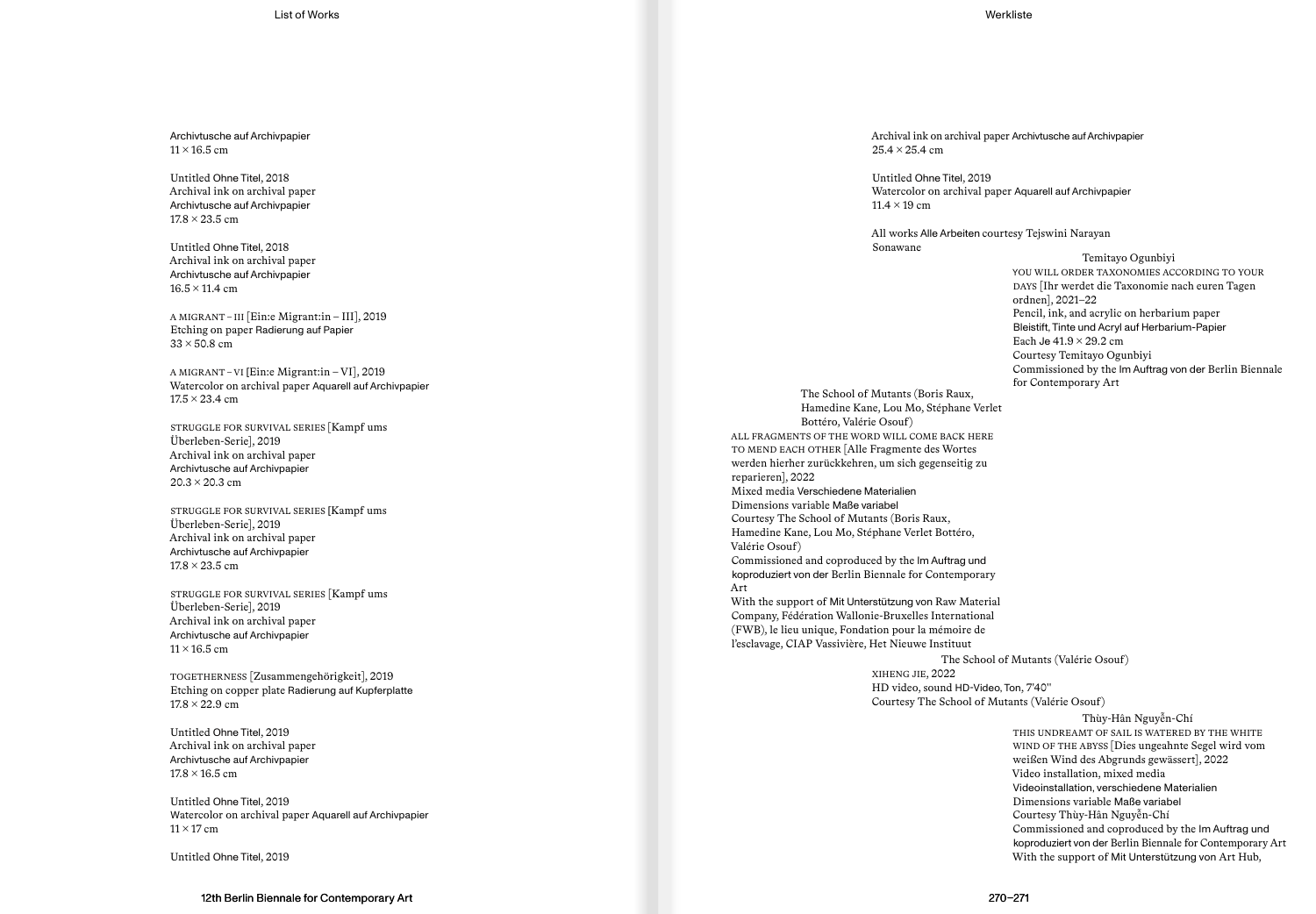Kopenhagen Copenhagen; Blue FX Film, Oberhausen; Camescoop, Brussels Brüssel; Sàn Art, Saigon; Studio Violet, Berlin; Whitechapel Gallery, London

> Tuấn Andrew Nguyễn MY AILING BELIEFS CAN CURE YOUR WRETCHED DESIRES [Meine kränkelnden Überzeugungen können deine elenden Wünsche heilen], 2017 2-channel video installation, color, 5.1 surround sound 2-Kanal-Videoinstallation, Farbe, 5.1 Surround-Sound, 18′51′′

> THE SPECTER OF ANCESTORS BECOMING [Die Gespenster werdender Ahn:innen], 2019 4-channel video installation, color, 7.1 surround sound 4-Kanal-Videoinstallation, Farbe, 7.1 Surround-Sound, 28′ Commissioned and produced by the Im Auftrag und produziert von der Sharjah Art Foundation With additional production support of Mit zusätzlicher Produktionsunterstützung vom San Francisco Museum of Modern Art, San Francisco

> All works Alle Arbeiten courtesy Tuấn Andrew Nguyễn; James Cohan, New York With the support of Mit Unterstützung von James Cohan, New York

#### Uriel Orlow

READING WOOD (BACKWARDS) [Holz lesen (rückwärts)], 2022 Wallpaper, photographs, wood objects, sounds Tapete, Fotografien, Holzobjekte, Klänge; performative activation performative Aktivierung Dimensions and duration variable Maße und Dauer variabel Courtesy Uriel Orlow; Mor Charpentier, Paris; La Veronica, Modica Commissioned and coproduced by the Im Auftrag und koproduziert von der Berlin Biennale for Contemporary Art With the support of Mit Unterstützung der Schweizer Kulturstiftung Pro Helvetia

Yuyan Wang

THE MOON ALSO RISES [Auch der Mond geht auf], 2022 Full HD-Video, color, sound Full-HD-Video, Farbe, Ton, approx. ca. 20′; lighting equipment Lichtequipment Dimensions variable Maße variabel Courtesy Yuyan Wang Commissioned and coproduced by the Im Auftrag und koproduziert von der Berlin Biennale for Contemporary Art With the support of Mit Unterstützung von ministère de la Culture, France; ADAGP; Institut français; Fondation des Artistes; Triangle – Astérides, Centre d'art contemporain d'intérêt national; Petit Chaos; Nanlite; EK lights

Zach Blas PROFUNDIOR (LACHRYPHAGIC TRANSMUTATION DEUS-MOTUS-DATA NETWORK) [Profundior (Lachryphagische Transmutation Deus-Motus-Datennetz )], 2022

Mixed media Verschiedene Materialien Dimensions variable Maße variabel Commissioned and coproduced by the Im Auftrag und koproduziert von der Berlin Biennale for Contemporary Art With the support of Mit Unterstützung vom Canada Council for the Arts, UP Projects

From the project Aus dem Projekt FACIAL WEAPONIZATION SUITE [Gesichtsbewaffnungssuite], 2012–14:

FACIAL WEAPONIZATION COMMUNIQUÉ: FAG FACE [Kommuniqué über die Gesichtsbewaffnung: Schwulengesicht], 2012 HD video, color, sound HD-Video, Farbe, Ton, 8′10′′

# FAG FACE MASK – OCTOBER 20, 2012, LOS ANGELES, CA [Schwule Gesichtsmaske – 20. Oktober 2012, Los Angeles, CA], 2012 Painted, vacuum-formed recycled polyethylene terephthalate Lackiertes, vakuumgeformtes, recyceltes Polyethylenterephthalat  $21.6 \times 19 \times 10.5$  cm

# MASK – MAY 31, 2013, SAN DIEGO, CA [Maske – 31. Mai 2013, San Diego, CA], 2013 Painted, vacuum-formed recycled polyethylene terephthalate Lackiertes, vakuumgeformtes, recyceltes Polyethylenterephthalat  $21.6 \times 19 \times 10.5$  cm

MASK – NOVEMBER 20, 2013, NEW YORK, NY [Maske – 20. November 2013, New York, NY], 2013 Painted, vacuum-formed recycled polyethylene terephthalate Lackiertes, vakuumgeformtes, recyceltes Polyethylenterephthalat  $21.6 \times 19 \times 10.5$  cm

MASK – MAY 19, 2014, MEXICO CITY, MEXICO [Maske – 19. Mai 2014, Mexiko-Stadt, Mexiko], 2014 Painted, vacuum-formed recycled polyethylene terephthalate Lackiertes, vakuumgeformtes, recyceltes Polyethylenterephthalat  $21.6 \times 19 \times 10.5$  cm

All works Alle Arbeiten courtesy Zach Blas

Zuzanna Hertzberg MECHITZA. INDIVIDUAL AND ORGANIZED RESISTANCE OF WOMEN DURING THE HOLOCAUST [Mechiza. Individueller und organisierter Widerstand von Frauen während des Holocaust], 2019–22 5 textile banners with photo prints; performative activation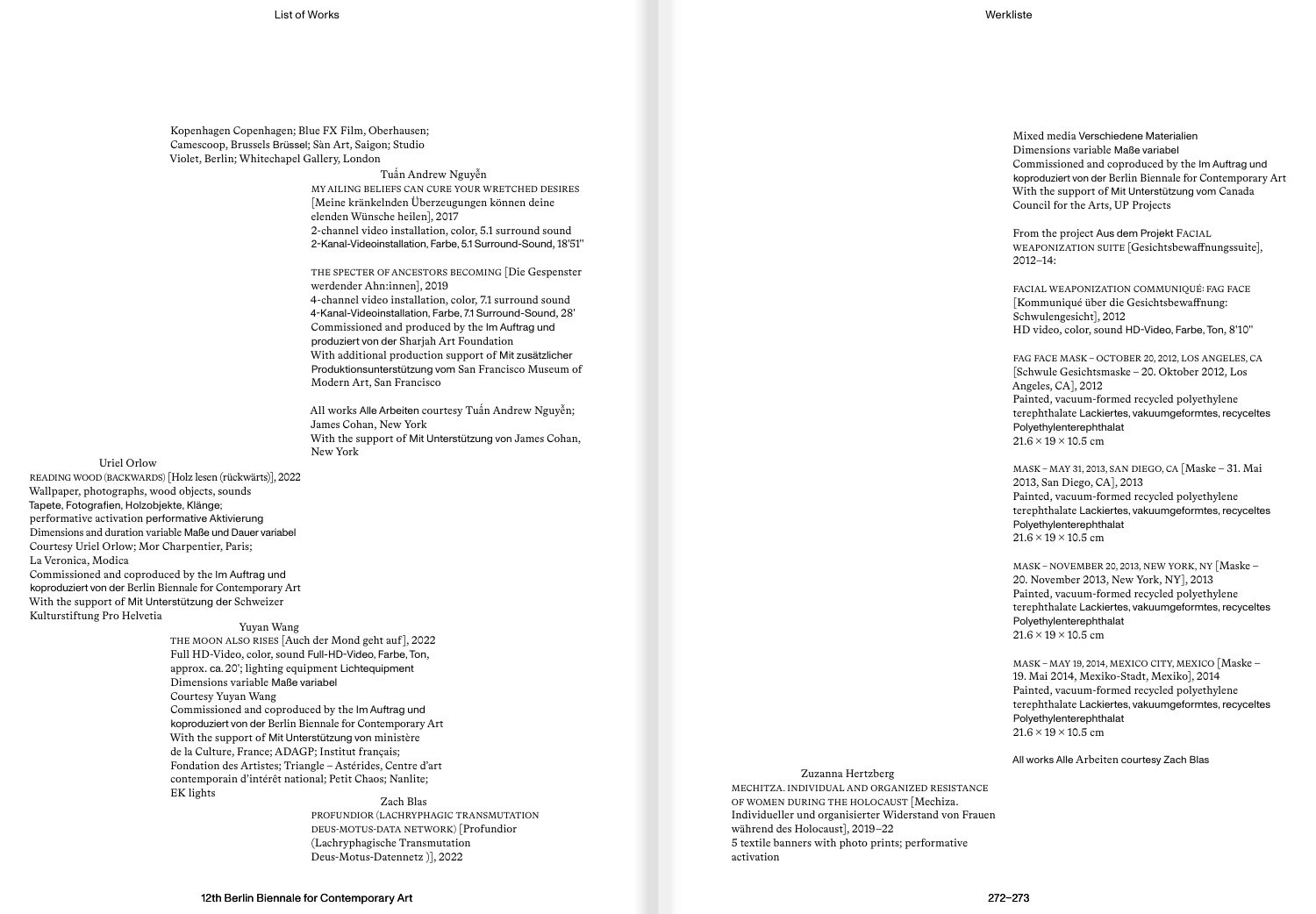5 Textilbanner mit Fotodrucken; performative Aktivierung Overall dimensions Gesamtmaße approx. ca. 200 × 750 cm

MECHITZA. CHAJKA GROSSMAN. ORGANIZER – FIGHTER OF THE BIAŁYSTOK GHETTO UPRISING [Mechiza. Chajka Grossman. Organisatorin – Kämpferin des Ghettoaufstands von Białystok], 2020 Textile banner with photo print, created as an element of the artivist action on the anniversary of the outbreak of the Białystok Ghetto Uprising, August 16, 2020 Textilbanner mit Fotodruck, erstellt als Element einer künstlerisch-aktivistischen Aktion am 16. August 2020 zum Jahrestag des Ausbruchs des Ghettoaufstands von Białystok 122 × 153 cm

MECHITZA. WOMEN FIGHTERS OF THE WARSAW GHETTO UPRISINGS [Mechiza. Kämpferinnen der Aufstände im Warschauer Ghetto], 2020 Textile banner with photo prints, created as an element of an artivist action on the anniversary of the outbreak of the Warsaw Ghetto Uprising, April 19, 2020 Textilbanner mit Fotodrucken, erstellt als Element einer künstlerisch-aktivistischen Aktion am 19. April 2020 zum Jahrestag des Ausbruchs des Warschauer Ghettoaufstands 92 × 134 cm

All works Alle Arbeiten courtesy Zuzanna Hertzberg With the support of Mit Unterstützung von Adam Mickiewicz Institute; The Tarbut Fellowship; ZAiKS Creativity Support Fund; Beit Lohamei Haghetaot – Ghetto Fighters' House Museum Archives, Western Galilee Westgaliläa; The Yad Vashem – World Holocaust Remembrance Center Archives, Jerusalem; Jewish Historical Institute Archives, Warsaw Warschau; Central Archives of Modern Records, Warsaw Warschau

## Documents Dokumente

The exhibition features original documents and reproductions in the form of a projection from the Collection Archiv der Avantgarden — Egidio Marzona, Staatliche Kunstsammlungen Dresden. In der Ausstellung sind originale Dokumente und Reproduktionen in Form einer Projektion aus der Sammlung Archiv der Avantgarden — Egidio Marzona, Staatliche Kunstsammlungen Dresden zu sehen.

#### Emil Nolde

EXOTISCHE FIGUREN [Exotic Figures], 1912 Oil on canvas Öl auf Leinwand  $70 \times 57$  cm  $85.1 \times 72.1 \times 5.3$  cm, framed gerahmt Collection Sammlung Brücke-Museum, Berlin

## Emil Nolde

HOLZFIGUR [Wooden Figure], 1912 Oil on canvas Öl auf Leinwand  $60 \times 38$  cm  $68.4 \times 46.5 \times 3.3$  cm, framed gerahmt Collection Sammlung Brücke-Museum, Berlin; On permanent loan from a private collection Dauerleihgabe aus Privatbesitz

#### Karl Schmidt-Rottluff

SCHIEFBLATT UND MASKE [Begonia and Mask], 1950 Oil on canvas Öl auf Leinwand  $90.5 \times 60$  cm  $105.2 \times 80 \times 3$  cm, framed gerahmt Collection Sammlung Brücke-Museum, Berlin; Karl und Emy Schmidt-Rottluff Stiftung

Karl Schmidt-Rottluff GRÜNE FRAU [Green Woman], 1956 Oil on canvas Öl auf Leinwand 76 × 112 cm  $90.5 \times 126.5 \times 4.5$  cm, framed gerahmt Collection Sammlung Brücke-Museum, Berlin; Karl und Emy Schmidt-Rottluff Stiftung

Unidentified artist Nicht identifizierte:r Künstler:in Christ Bongo, 19th century 19. Jahrhundert Carved and eroded wood Geschnitztes und erodiertes Holz  $145 \times 148 \times 18$  cm Provenance Provenienz: Private collection Privatsammlung, Paris; Galerie Renaud Vanuxem Courtesy Loevenbruck, Paris